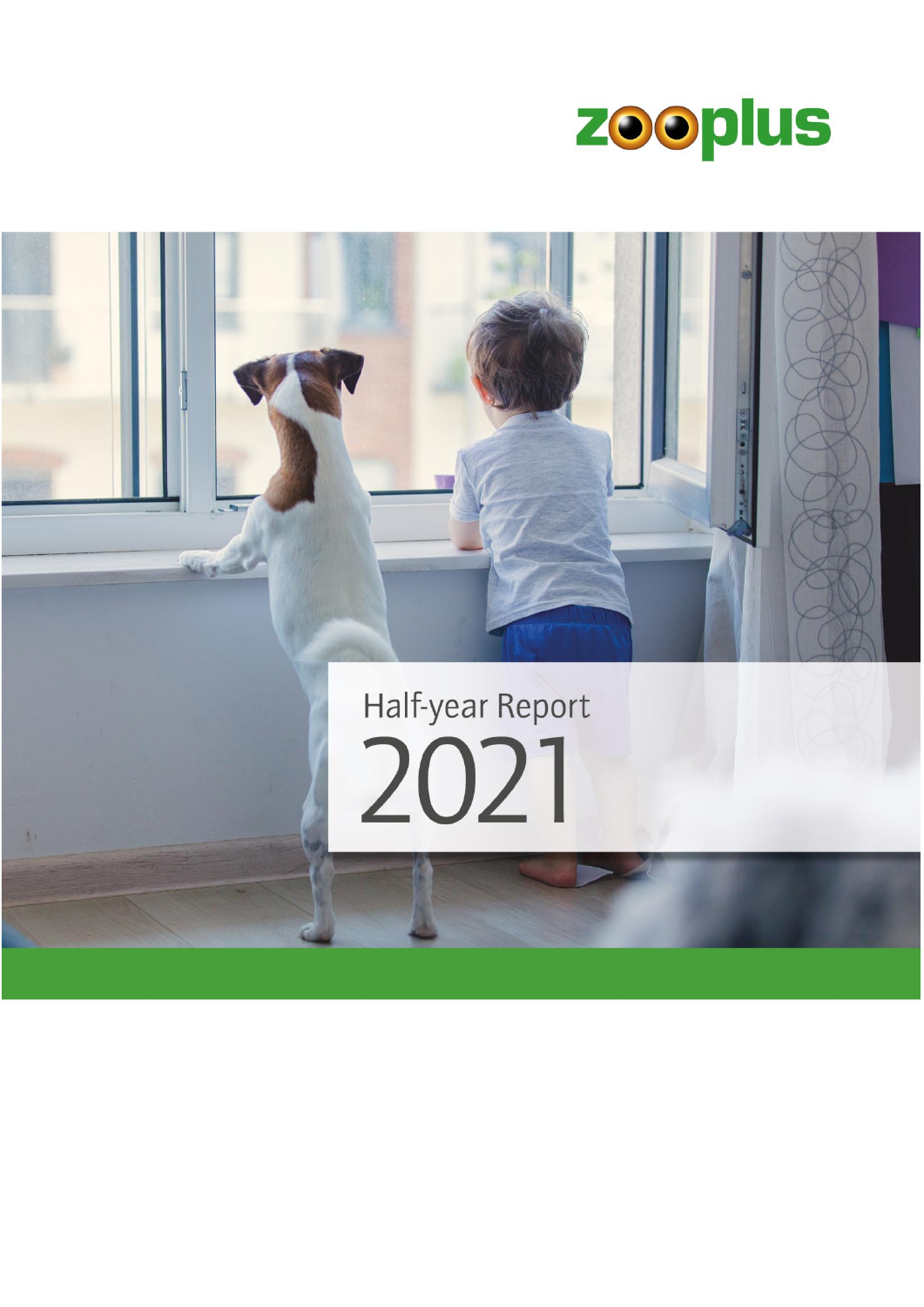## Table of contents

- 
- 

#### zooplus in the first half of 2021 5 Business report

- 3 Macroeconomic environment and the COVID-19 pandemic
- 3 Pet supplies – a highly attractive operating category
- 3 Expansion of logistics network
- 3 zooplus – the leading online player in Europe
- 3 Announcement of an Investment Agreement – Strategic Partnership with Hellman & Friedman

#### 1 Key figures at a glance **Interim group management report**

- 2 The zooplus AG share  $\frac{4}{100}$  Group fundamentals, business activities and strategy
	-
	- 12 Risks and opportunities, outlook
	- 13 Subsequent events

#### Interim consolidated financial statements

- 14 Consolidated balance sheet
- 16 Consolidated statement of comprehensive income
- 17 Consolidated statement of cash flows
- 18 Consolidated statement of changes in equity
- 19 Notes to the consolidated financial statements
- 28 Responsibility Statement

#### **Service**

- 29 Glossary
- 30 Imprint

# Key figures at a glance for H1/Q2 2021 vs. H1/Q2 2020

|                                          |                  | H1 2021 | H1 2020 | Change    | Q2 2021 | Q2 2020 | Change    |
|------------------------------------------|------------------|---------|---------|-----------|---------|---------|-----------|
| <b>Sales</b>                             | EUR <sub>m</sub> | 1,002.2 | 862.5   | $+139.7$  | 493.6   | 422.5   | $+71.1$   |
| Share of own brand sales                 | $\frac{0}{0}$    | 17%     | 15%     | $+2\%p$   | 17%     | 16%     | $+1\%p$   |
| Revenue retention rate<br>as of June 30  | $\frac{0}{0}$    | 98%     | 95%     | $+3\%p$   | 98%     | 95%     | $+3%p$    |
| Gross profit                             | EUR <sub>m</sub> | 305.4   | 262.8   | $+42.6$   | 149.2   | 133.5   | $+15.8$   |
| Gross margin                             | $\frac{0}{0}$    | 30.5%   | 30.5%   |           | 30.2%   | 31.6%   | $-1.4%p$  |
| <b>EBITDA</b>                            | EUR <sub>m</sub> | 42.2    | 29.4    | $+12.8$   | 17.7    | 21.4    | $-3.7$    |
| EBITDA margin                            | $\frac{0}{0}$    | 4.2%    | 3.4%    | $+0.8\%p$ | 3.6%    | 5.1%    | $-1.5\%p$ |
| EBT                                      | EUR <sub>m</sub> | 25.8    | 13.7    | $+12.0$   | 9.6     | 13.1    | $-3.5$    |
| Consolidated net profit                  | EUR m            | 15.5    | 7.8     | $+7.7$    | 5.1     | 8.4     | $-3.2$    |
| Earnings per share (basic)               | <b>EUR</b>       | 2.16    | 1.10    | $+1.06$   | 0.72    | 1.17    | $-0.45$   |
| Earnings per share (diluted)             | <b>EUR</b>       | 2.11    | 1.09    | $+1.02$   | 0.70    | 1.17    | $-0.47$   |
| Free cash flow                           | EUR <sub>m</sub> | 66.1    | 29.6    | $+36.5$   | 18.0    | $-10.7$ | $+28.7$   |
| Active repeat customers<br>as of June 30 | million          | 5.4     | 4.8     | $+0.6$    | 5.4     | 4.8     | $+0.6$    |
| Active customers<br>as of June 30        | million          | 8.8     | 8.1     | $+0.7$    | 8.8     | 8.1     | $+0.7$    |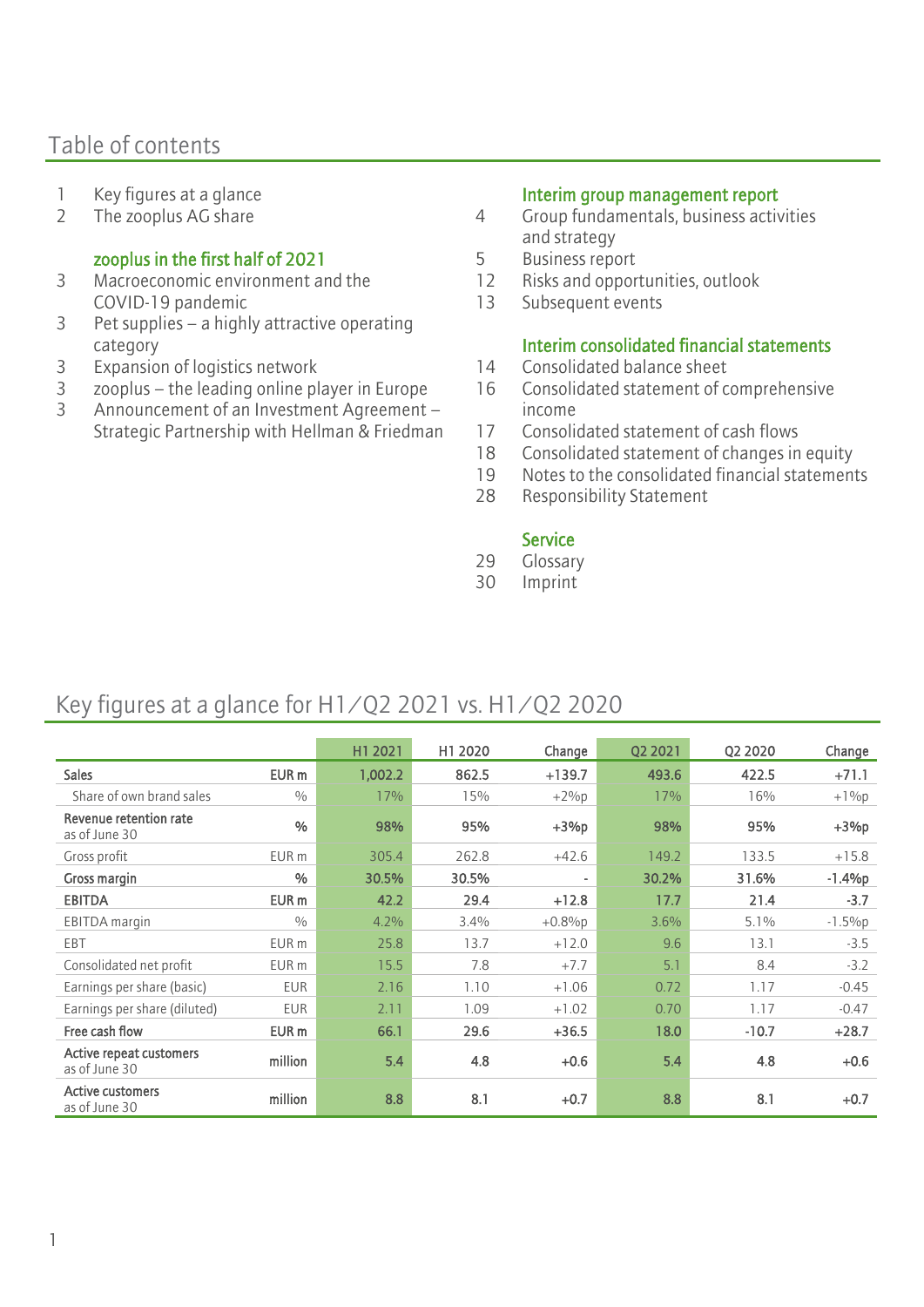### The zooplus AG share

Although uncertainty surrounding the further development of the COVID-19 pandemic and particularly the spread of the "delta" variant persisted in the initial months of the current financial year, the sentiment that prevailed on the stock market in the first half of 2021 was clearly positive. Contributing to that optimism were factors such as the approval of COVID-19 vaccines, their successful roll-out, falling new infection rates, and continued expansionary policies by major central banks such as the ECB and the Fed. In this environment, the German DAX (+13.2%), MDAX (+10.6%), SDAX (+8.5%) and TecDAX (+10.9%) indices posted significant gains right up until the June 30, 2021 reporting date. The DAXsubsector All Retail Internet index, which is the relevant index for zooplus, improved slightly by  $+1.8\%$  versus its level at the end of 2020.

#### Share price development H1 2021 Analyst coverage



#### Shareholder structure Key data



As of July 5, 2021; Calculation based on a total number of voting rights of 7,149,178 Share ownership according to the published voting rights notifications \*Free float of 90.06 % according to the definition of Deutsche Börse

\*\* including equity instruments

\*\*\* including shares from trading book

The zooplus share, which is listed in the SDAX, trended higher overall in the first half of 2021 and recovered several times from temporary setbacks. In spring, the share's Xetra closing price exceeded EUR 200 for the first time in zooplus' history on the stock exchange. Since the end of March, the zooplus share in Xetra trading has continued to close above this level throughout the second quarter of 2021, and at times reached as high as EUR 270.

The share's Xetra closing price on June 30, 2021 of EUR 273.20 was 60.9% higher than the closing price on December 30, 2020 (EUR 169.80). Based on a total of 7,149,178 shares outstanding as of June 30, 2021, zooplus' market capitalization as of that date equaled more than EUR 1.9 bn.



■ Buy / Overweight / Outperform ■ Hold ■ Sell / Underweight / Reduce

| WKN / ISIN / Ticker symbol                 | 511170 / DE0005111702 / Z01 |
|--------------------------------------------|-----------------------------|
| Share capital in EUR, Dec 31, 2020         | 7,149,178.00                |
| Share capital in EUR, Jun 30, 2021         | 7,149,178.00                |
| Number of shares, Jun 30, 2021             | 7,149,178                   |
| <b>Initial listing</b>                     | 2008/05/09                  |
| Initial issue price in EUR*                | 13.00                       |
| Xetra closing price, Dec 30, 2020, in EUR  | 169.80                      |
| Xetra closing price, Jun 30, 2021, in EUR  | 273.20                      |
| Percentage change                          | $+60.9%$                    |
| Xetra closing price high for period in EUR | 273.20                      |
| Xetra closing price low for period in EUR  | 164.80                      |

\*Taking into account capital increase from company resources in July 2011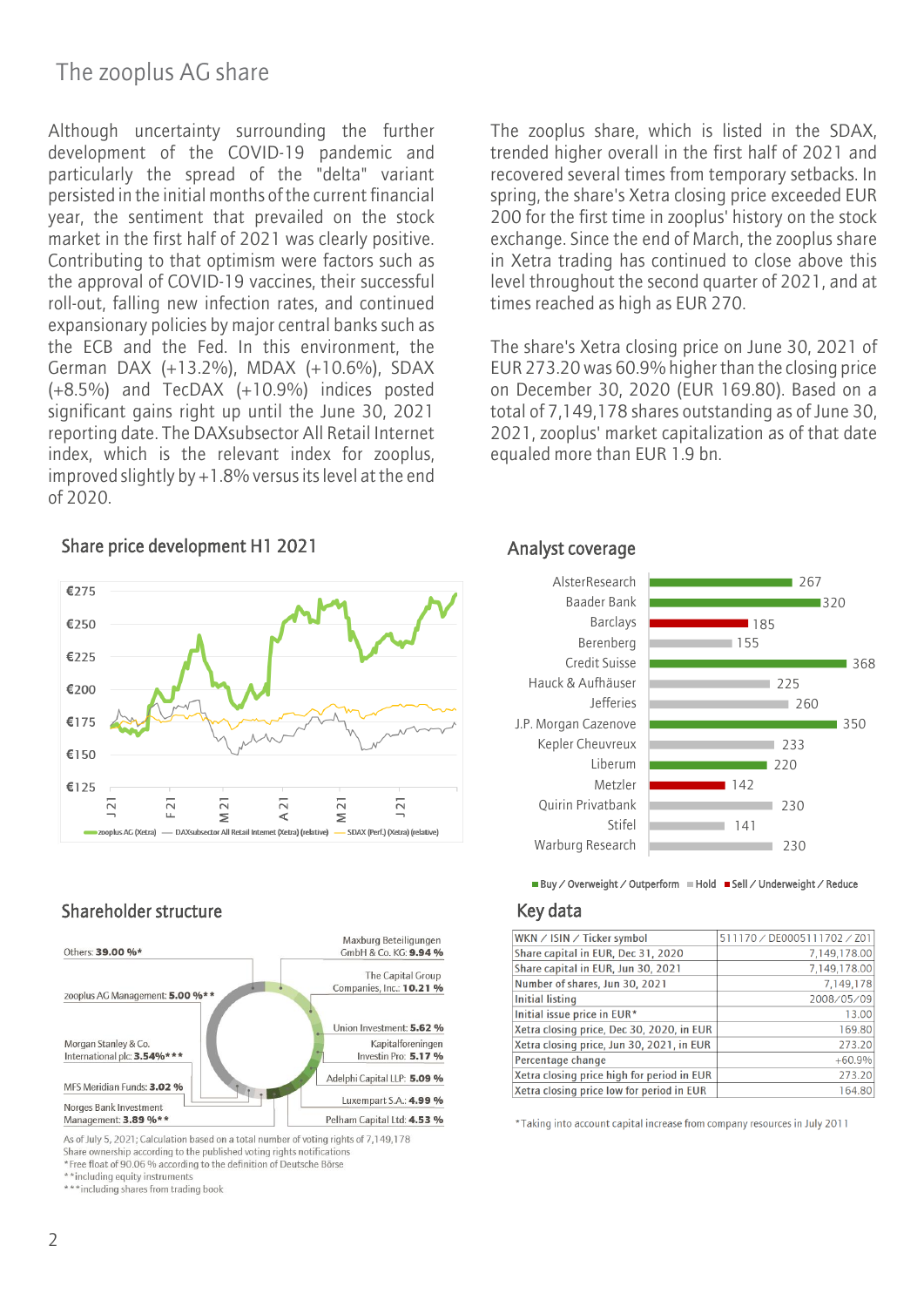# Macroeconomic environment and the COVID-19 pandemic

The outbreak of the COVID-19 pandemic in the winter of 2019/2020 has globally impacted consumer behavior and the manner in which companies operate. The zooplus Group is continuously monitoring the developments and restrictions taking place in the procurement and sales markets, as well as their potential impact on the business, and responding to these by taking any actions necessary. In this environment, zooplus' business model as a pure online retailer in an essential category once again proved to be crisisresistant.

# Pet supplies – a highly attractive operating category

Numerous studies show that owning a pet is becoming increasingly popular, with an evergrowing number of households opting for pet ownership than seen in previous years. Measured in terms of pet registration numbers, the COVID-19 pandemic has encouraged even more people in Europe to adopt a pet. The number of new dog registrations in Germany, for example, increased in June 2020 by 25% year-on-year.<sup>1</sup> This trend, together with the humanization of pets and premiumization of pet supplies, fuels an extremely attractive and growing market.

# Expansion of logistics network

After the contract for a new logistics centre with more than 40,000 sqm in Budapest, Hungary, was already signed at the end of May 2021, zooplus AG secured itself additional logistics capacities by signing a warehouse agreement for a new fulfilment centre of the same size in Bratislava, Slowakia in June 2021.

## zooplus – the leading online player in Europe and best positioned to seize the opportunities in the growing pet supplies market

With the increasing shift of consumers to online channels, pet supplies are becoming one of the most sought-after product groups in online retailing. zooplus is ideally positioned to benefit from the rising number of households owning pets and the accelerated customer shift across Europe towards more efficient online channels for pet supplies.

## Announcement of an Investment Agreement - Strategic Partnership with Hellman & Friedman

On August 13, 2021, zooplus announced to have signed an Investment Agreement with Hellman & Friedman to enter into a Strategic Partnership. This long-term partnership fully supports zooplus' strategy aimed at capturing long-term growth opportunities in the European pet market and strengthening its leadership position in this growing and fast-evolving category in the long run. To this end, Hellman & Friedman announced a voluntary public takeover for all zooplus shares at an offer price of EUR 390 per share in cash, representing a premium of 50 percent to the three-month volume-weighted average share price prior to announcement.

<sup>1</sup> TASSO E.V. and VDH at https://www.vdh.de/pressemitteilung/artikel/corona-krise-laesst-nachfrage-nach-hunden-steigen-tasso-und-vdh-warnen-vor-wuehltischwelpen/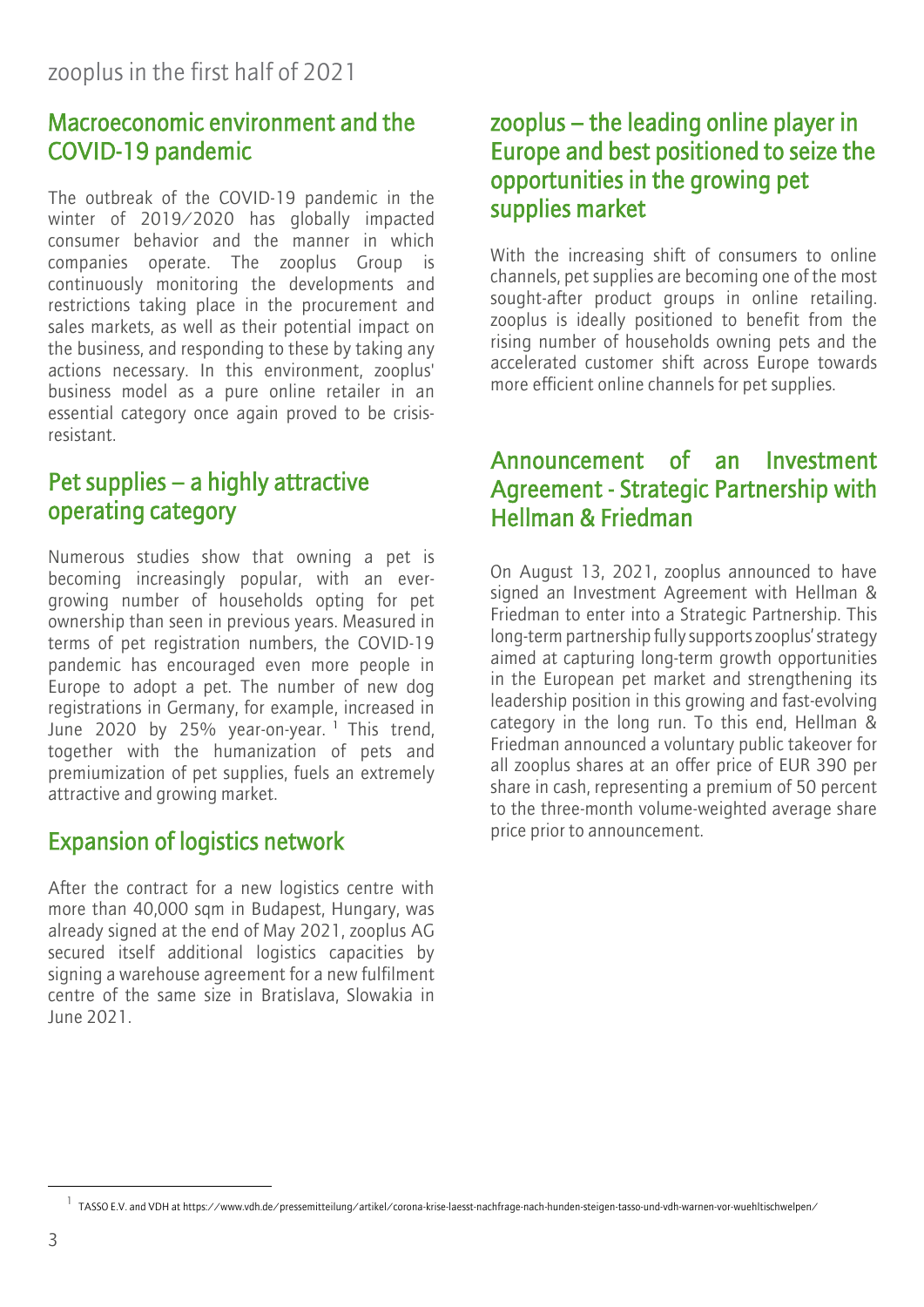# 1. Group fundamentals, business activities and strategy

Founded in 1999, zooplus AG has an operating history spanning more than 20 years and is today's leading online retailer for pet supplies in Europe. In terms of sales volume, zooplus is already number two in the overall European market, comprising both bricks-and-mortar as well as online sales of pet supplies. The company sells around 8,000 products covering all major breeds of pets. The product range features primarily pet food (wet and dry food, and food supplements) as well as accessories (scratching posts, dog baskets, and toys) in all price categories. The zooplus AG business model has been rolled out successfully in 30 European countries to date, making zooplus AG the only truly pan-European online retailer for pet supplies.

The primary sales channels for pet supplies throughout Europe are bricks-and-mortar pet shops, garden centers, DIY stores and traditional supermarkets and discounters. zooplus operates both localized and multi-national online stores in 30 countries across Europe. According to the estimates of zooplus AG's management, the total market volume for 2020 in the European pet segment is in the range of EUR 28 bn to EUR 29 bn. As of June 2021, the company operated a total of 24 localized online shops under the zooplus store brand. This broad presence makes zooplus the dominant online retailer of pet products across Europe, with a clear lead over smaller local and national competitors. Alongside the zooplus store brand, the Group operates in 14 countries under the bitiba shop brand, which is a discount concept with a more limited product range.

Thanks to recurring demand patterns, especially in the pet food segment, the pet supplies market has very low seasonality. At zooplus, for example, around 87% of the total demand from customers relates to food and litter, which, from the Group's perspective, demonstrates a stable medium- and long-term demand structure.

According to the Group's estimate, the online penetration of the pet supplies segment in 2020 was around 17% of the total market, which is still relatively low compared to other product categories. zooplus continues to anticipate a steady overall increase in online penetration in this category in the years ahead in line with the growth in market volumes in the e-commerce segment. As the European online market leader for pet supplies, zooplus is in an excellent position to continue to benefit in the future from these sustainable shifts in existing sales and retail structures.

With this in mind, the following goals are at the core of the company's activities:

- Continued sales growth in all European markets
- Further penetration of existing regional markets
- Defending and expanding sales-based market leadership
- Expanding the customer base and securing high customer loyalty in all European markets
- Further stabilization of the total cost ratio

The overriding priority is to continue generating high growth in order to expand our market position and achieve economies of scale as a basis for ongoing improvements in cost efficiency alongside sustainable operating profitability. Against the background of the Group's further growth opportunities throughout Europe, management considers this strategy to be the right one for the coming quarters and years in the interest of increasing the company's long-term value. The targets in all areas are managed and monitored using key performance indicators that are regularly reviewed and can be adjusted or modified in the short to medium term when necessary. The company places a high importance on clearly communicating its corporate objectives to its employees and the public.

For a more detailed description of the Group's structure, business activities and strategy, including its financial and non-financial performance indicators, please refer to our 2020 Annual Report.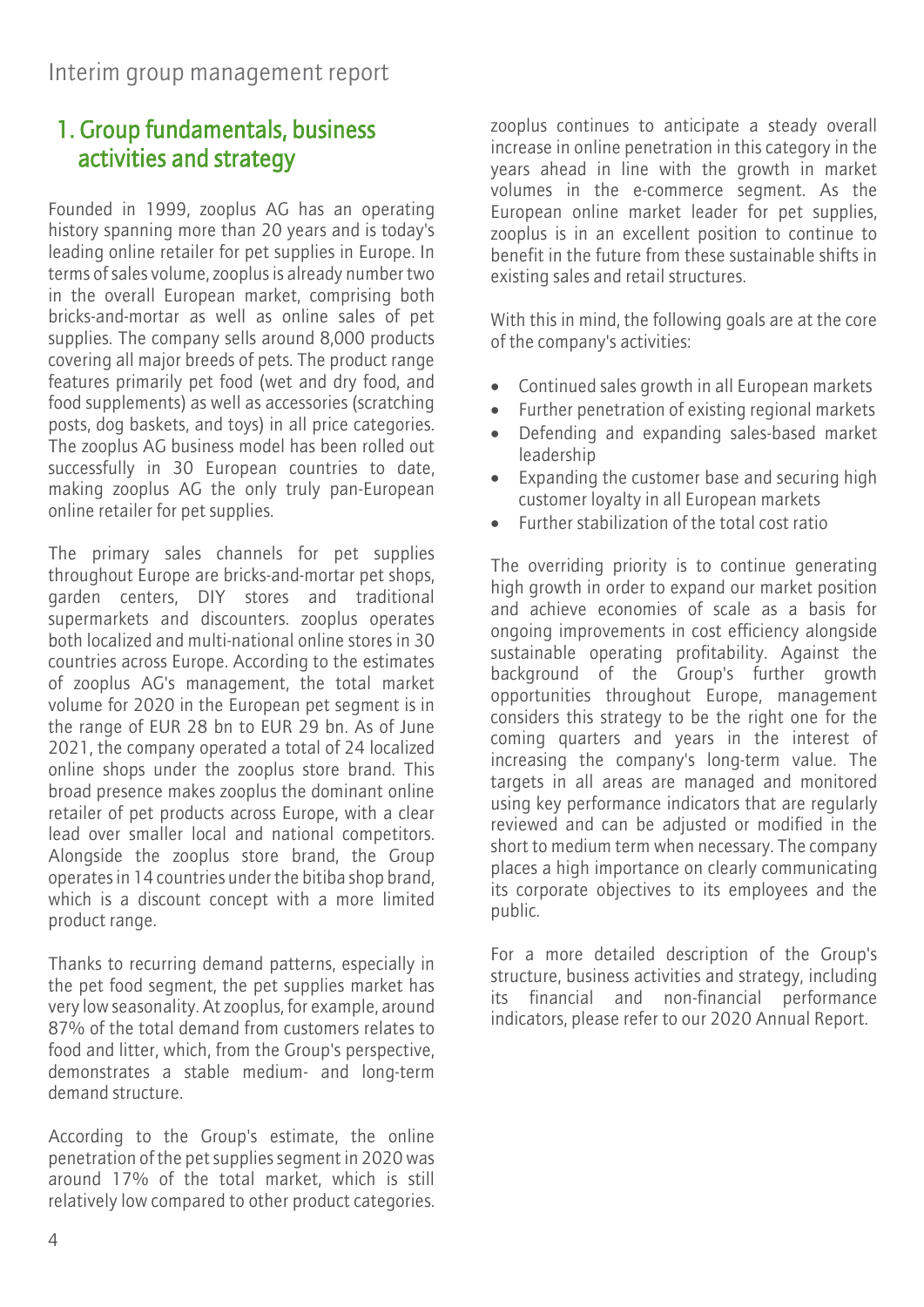# 2. Business report

#### Macroeconomic and sector environment

The International Monetary Fund (IMF) expects a recovery in the European economy (measured by average gross domestic product in Europe) of around 4.5% in 2021. At the same time, the IMF expects inflation of 3.1% to accompany this economic upturn, driven in part by an increase in commodity prices. <sup>2</sup>

From the management's perspective, however, a significant factor influencing its performance much more than the macro outlook described above is the development of the company's specific industry and online retail environment in the individual markets.

The Group is continuously monitoring the current developments and restrictions in individual procurement and sales markets. In addition, from a macroeconomic perspective, there is still uncertainty surrounding the effect the pandemic's further development will have in the medium to long term on the retailing of consumer goods, both in the bricks-and-mortar and online segments.

#### Business performance of the Group

Supported by continued buoyancy in the pet supplies segment, zooplus AG recorded a successful first half of 2021. Group sales increased by 16% to EUR 1,002.2 m in the first six months of 2021 (H1 2020: EUR 862.5 m). This corresponded with a pickup in the year-on-year sales growth rate from 15.6% in Q1 to 16.8% in Q2 2021.

Growth continues to be driven by increasing business with existing customers in combination with solid business from new customers. The revenue retention rate for existing customers reached 98% at the end of the second quarter of 2021. The number of active repeat customers increased to 5.4 m (Q2 2020: 4.8 m).

Gross profit equaled EUR 305.4 m, corresponding to a gross margin of 30.5% (H1 2020: EUR 262.8 m; 30.5%). Operating profitability, measured by earnings before interest, taxes, depreciation and amortization (EBITDA), amounted to EUR 42.2 m, corresponding to an EBITDA margin of 4.2% (H1 2020: EUR 29.4 m; 3.4%). Free cash flow reached EUR 66.1 m at the end of H1 2021 (H1 2020: EUR 29.6 m).

With sales in H1 2021 of EUR 1,002.2 m, an EBITDA of EUR 42.2 m and an EBITDA margin of 4.2%, the Group is well on track to achieve the full-year targets communicated in the 2020 Annual Report: sales in the range of EUR 2.04 bn to EUR 2.14 bn, operating profitability, measured by earnings before interest, taxes, depreciation and amortization (EBITDA), ranging from EUR 40 m to EUR 80 m, and a corresponding EBITDA margin (percentage of sales) of 2% to 4%.

<sup>2</sup> IMF Regional Economic Outlook | April 2021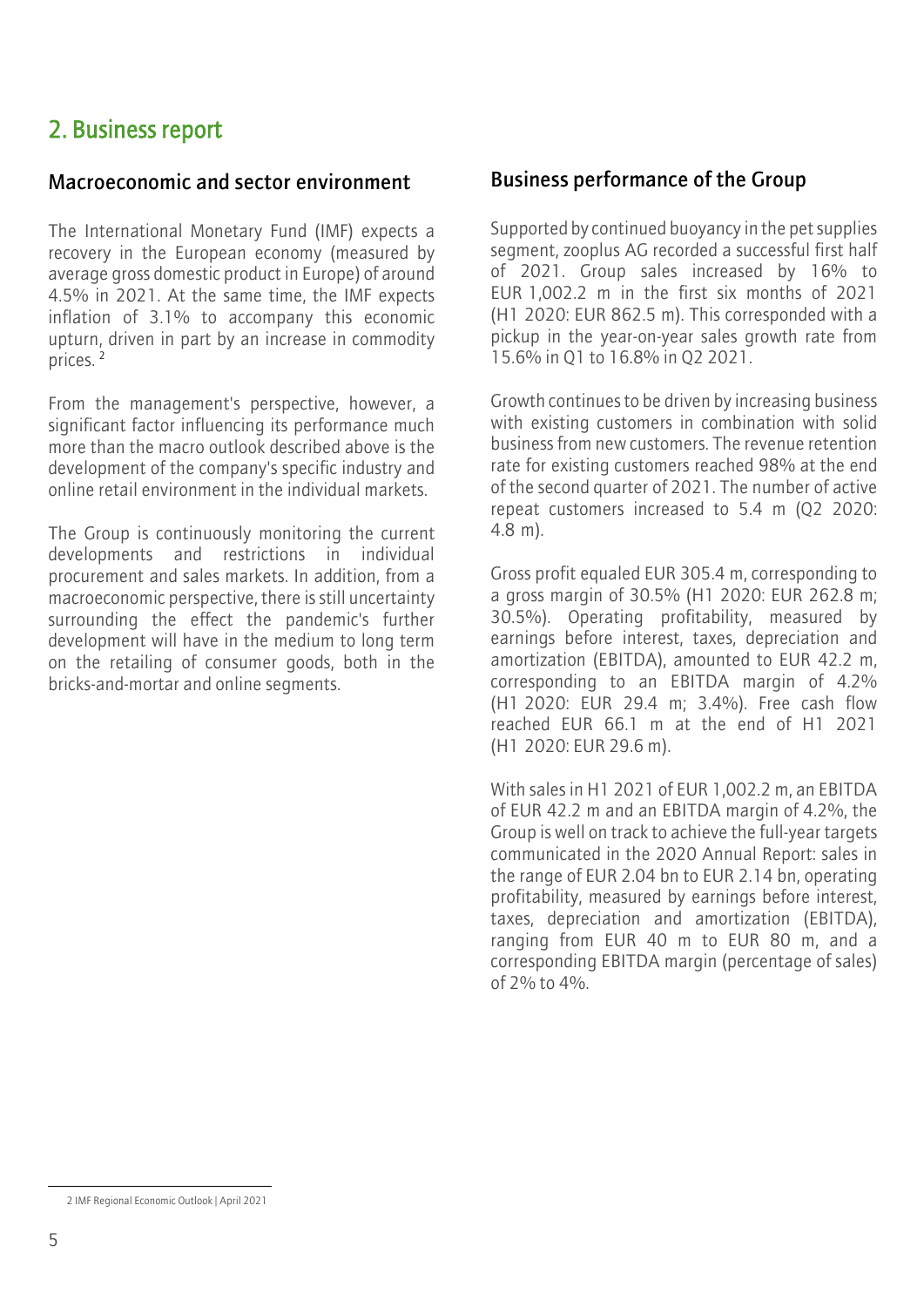### Results of operations

#### Development of sales, other income and own work capitalized

In the first six months of 2021, zooplus generated a significant increase in sales, recording year-on-year growth of 16%. Sales rose from EUR 862.5 m in the same prior-year period to EUR 1,002.2 m in the reporting period. In Q2 2021, sales grew by 17% to EUR 494m (Q2 2020: increase by 16% to EUR 423m) despite temporary stock limitations due to the overall shortage of raw materials and scarcity of container capacity impacting the industry. The development of overall sales growth was driven above all by sales to the loyal existing customer base. Robust, sustained demand in the pet supplies sector continued to bolster the sales performance in the first six months of 2021.

Sales of own brand products continued to grow at a faster rate than total sales, rising 31% in the first six months of 2021. Own brands sales accounted for a share of total sales of 17% (H1 2020: 15%).

Overall, the Group generated approximately 87% of its sales in the first six months of 2021 from products in the food and litter segment, with the remaining 13% of sales attributable mainly to pet care & accessories products.

The strong loyalty of existing customers and the success of the Group's popular loyalty programs, such as the 'Subscribe & Save'<sup>3</sup> and Bonus Points programs translated into a currency-adjusted revenue retention rate of 98% at the end of the first six months of 2021.

In addition, zooplus generated other operating income of EUR 2.2 m in the first six months of 2021 (H1 2020: EUR 2.0 m), as well as other losses of EUR –0.5 m (H1 2020: EUR –1.3 m). The decrease in other losses compared to the previous year resulted primarily from lower foreign exchange losses. zooplus also recorded own work capitalized of EUR 0.4 m (H1 2020: EUR 0.8 m).





<sup>3</sup> For example, the savings programs on the German zooplus shop page at https://www.zooplus.de/content/savingsplanterms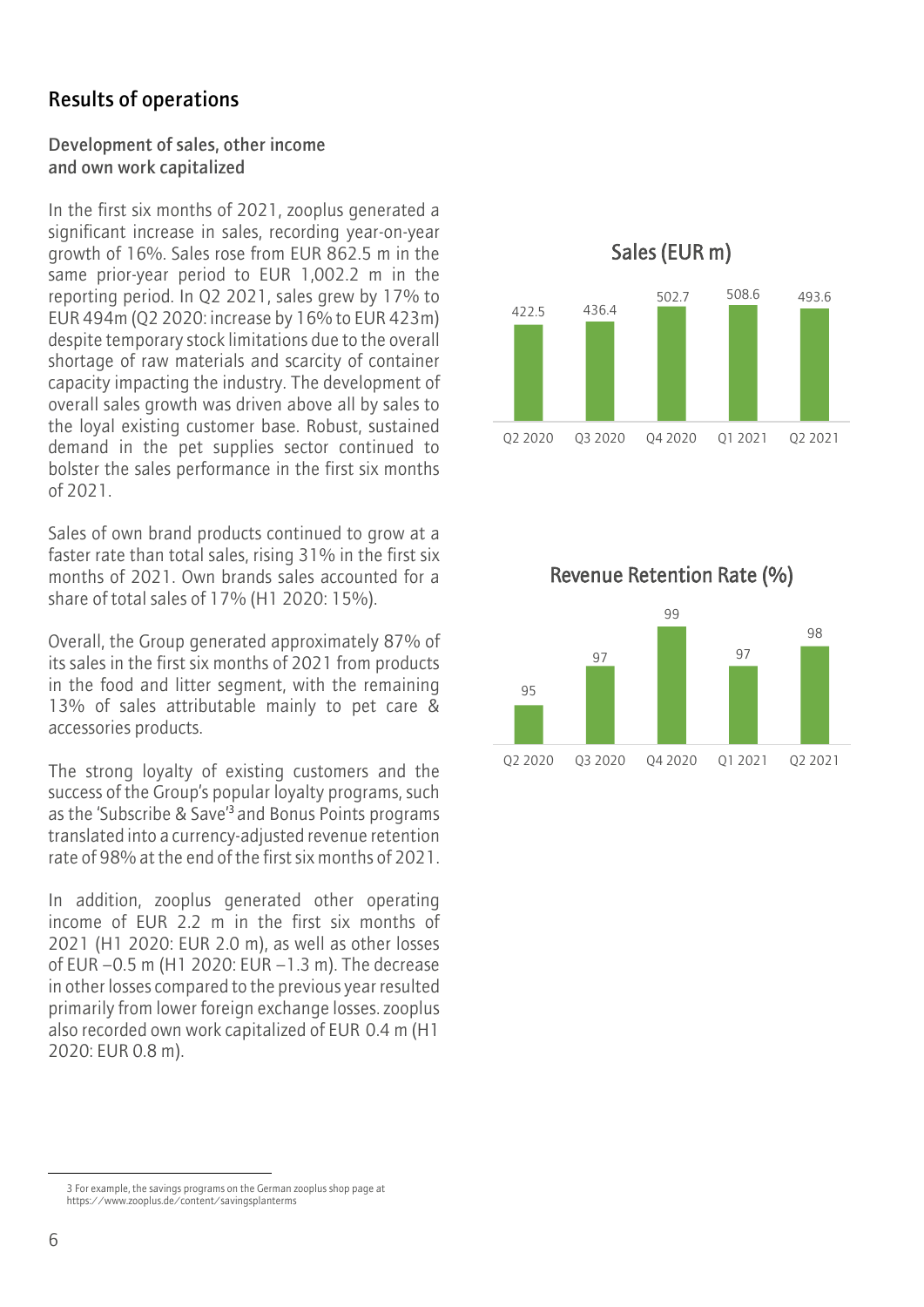#### Expense items

The following presents a brief overview of the most important expense items in terms of their amount and development. All percentage figures in the following section are approximate values and may be subject to minor rounding differences compared to the figures in the consolidated financial statements. Expense items are presented in relation to sales, which is the key performance indicator.

#### Cost of materials and gross margin

The cost of materials increased in line with sales growth and amounted to EUR 696.7 m in the first six months of 2021 (H1 2020: EUR 599.7 m). The gross margin in the first six months of 2021 equaled 30.5% (H1 2020: 30.5%).

#### Personnel expenses

Personnel expenses in the first six months of 2021 increased from EUR 32.7 m in H1 2020 to EUR 35.3 m. The personnel expense ratio (personnel expenses as a percentage of sales), in contrast, declined slightly in H1 2021 to 3.5%, compared to 3.8% in H1 2020. The absolute increase in personnel expenses was largely caused by costs in connection with the stock option programs and staff increases in key functional areas. In the first six months of 2021, zooplus employed 823 people in average (excl. the Management Board; June 30, 2020: 735).

#### Logistics and fulfillment expenses

The zooplus business model requires the storage, picking and shipping of sold products to the end customer. Additional expenses are also incurred in areas such as returns processing, warehousing and other logistics and distribution expenses.

In the first six months of 2021, logistics and fulfillment expenses as a percentage of sales reached a level of 18.5% compared to 18.1% in the same prior-year period. The increase was mainly driven by cost increases in the areas of packaging, recycling and last-mile delivery, which were only partially offset by lower fulfillment costs resulting from efficiency gains.



Personnel expenses (% of sales)



#### Logistics and fulfillment expenses (% of sales)

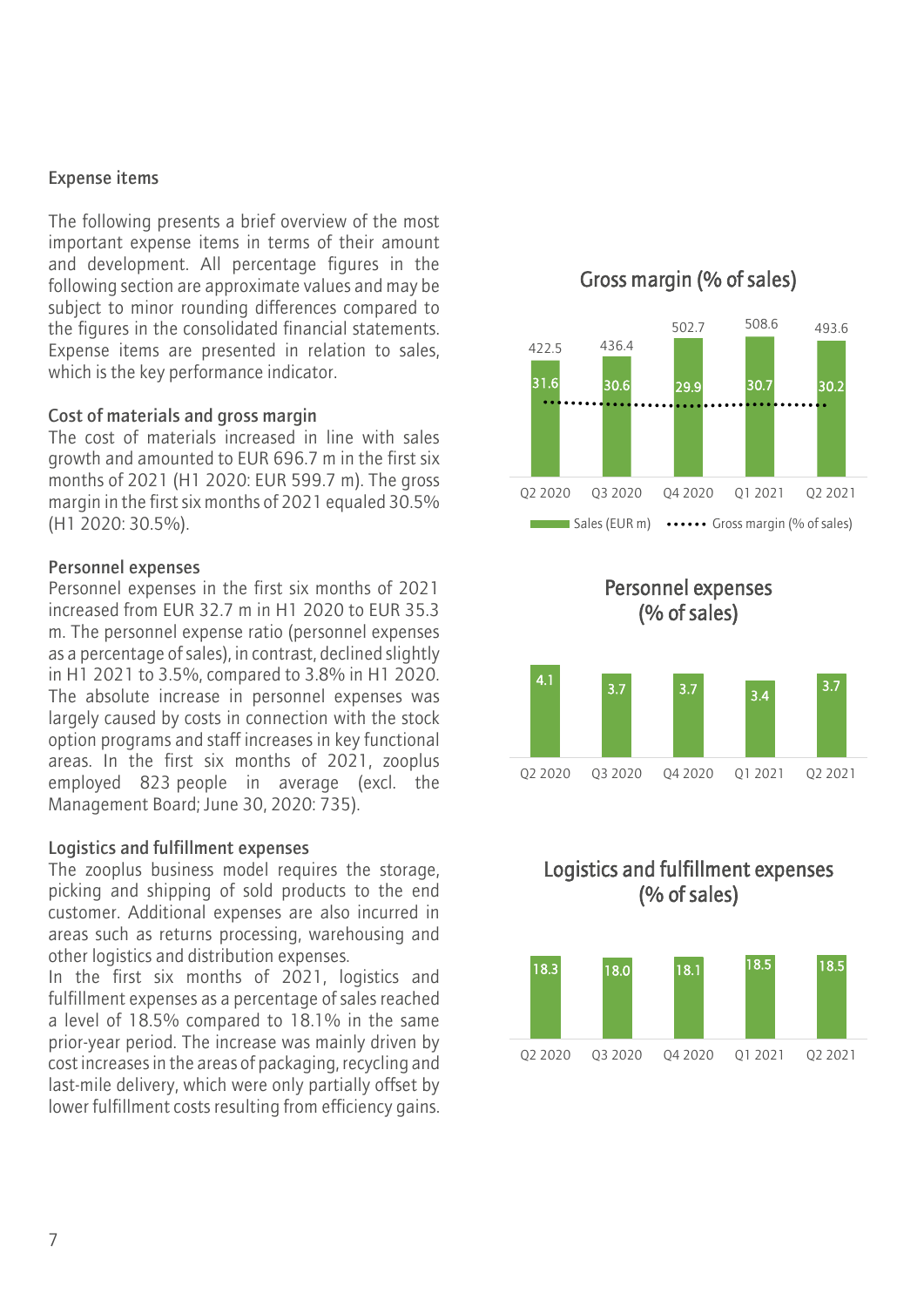#### Marketing expenses

Marketing expenses stem primarily from activities to acquire new customers in all European markets. Activities include, first and foremost, online marketing, where the efficiency of individual campaigns can be measured continuously so that individual activities can be regularly adjusted accordingly. This approach is used for the entire spectrum of search engine optimization and marketing via affiliate marketing to other online partners, as well as for online direct marketing.

Marketing expenses as a percentage of sales amounted to 1.3% in the first six months of 2021 compared to 1.7% in the same prior-year period. The decline resulted largely from more efficient investments in new customer acquisitions. In terms of paid new customer acquisitions, the Group continued on a quality-driven path.

#### Payment transaction expenses

Payment transaction expenses as a percentage of sales remained stable at 0.8% in the first six months of 2021 (H1 2020: 0.8%).

#### Other miscellaneous expenses

Other miscellaneous expenses include expenses incurred primarily in the areas of customer service, office rentals, general administrative costs, technology costs and other expenses in the ordinary course of business. Other miscellaneous expenses as a percentage of sales in the first six months of 2021 stood at 2.1% (H1 2020: 2.5%). In absolute numbers, other miscellaneous expenses fell in the first six months by EUR 0.9 m from EUR 21.9 m to EUR 21.0 m compared to the same period of the previous year.

#### Marketing expenses (% of sales)

| 1.1     | $\left 1.3\right\rangle$ | 1.4     | 12      | 1.5     |
|---------|--------------------------|---------|---------|---------|
| 02 2020 | 03 2020                  | 04 2020 | 01 2021 | 02 2021 |

#### Other miscellaneous expenses (% of sales)

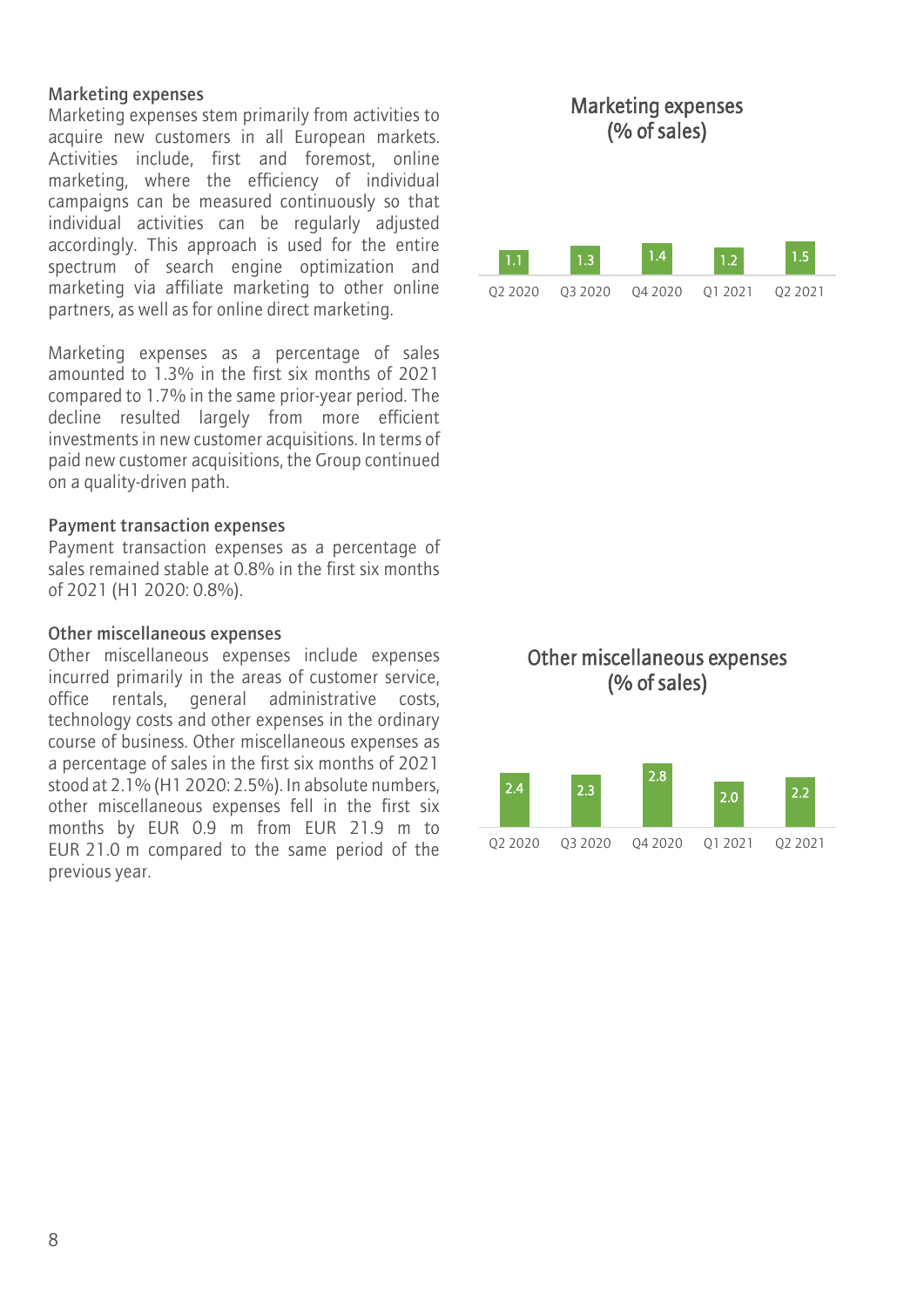#### Earnings development

The Group's operating profitability, measured by earnings before interest, taxes, depreciation and amortization (EBITDA), amounted to EUR 42.2 m in the first six months and was thus significantly higher than the comparable figure for the same prior-year period (H1 2020: EUR 29.4 m). The main driver of the improvement in EBITDA was an increased operating efficiency. The increase in operating profitability is also reflected in the higher EBITDA margin in the first six months of 2021, which improved year-on-year to 4.2% (H1 2020: 3.4%).

Earnings before taxes (EBT) in the first six months of 2021 improved versus the same prior-year period, reaching a total of EUR 25.8 m (H1 2020: EUR 13.7 m).

A consolidated net profit of EUR 15.5 m was achieved overall in the first half-year (H1 2020: EUR 7.8 m). Total comprehensive income differed from the level of consolidated net profit by the market valuation of derivatives and currency translation differences.

#### EBITDA and EBITDA margin



Consolidated net profit (EUR m)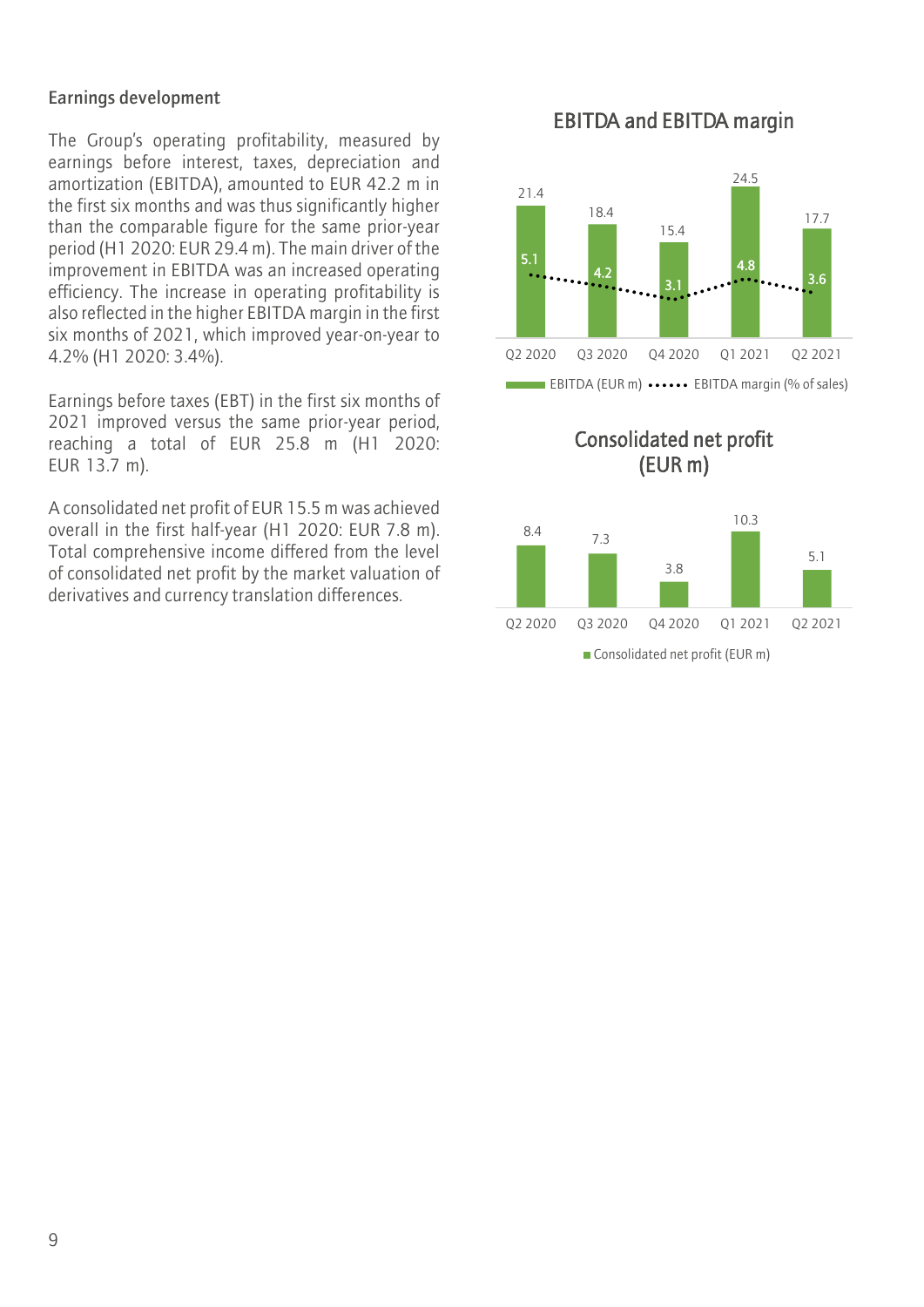### Financial Position

Positive cash flow from operating activities in the first half of 2021 totaled EUR 67.6 m compared to EUR 31.6 m in the same period of 2020. The increased operating result and continued optimization of working capital had a positive impact on the development of the cash flow.

Negative cash flow from investing activities decreased to EUR –1.5 m in H1 2021 compared to EUR –2.0 m in H1 2020. Slightly lower investments in hardware and software components had led to this decline.

As a result, free cash flow for the reporting period amounted to EUR 66.1 m (H1 2020: EUR 29.6 m), underscoring the strength of the Group's own financing capabilities.

Cash flow from financing activities (H1 2021: EUR –12.4 m; H1 2020: EUR –11.6 m) consists mainly of repayments of finance lease liabilities and the proceeds and repayments related to a short-term loan with a supplier.

As a retail Group, zooplus' balance sheet and cash flow items such as inventories, liabilities and VAT are generally subject to considerable volatility. This leads to significantly more fluctuation in these figures over the course of the year than indicated by the earnings figures presented.

### Reconciliation of free cash flow (EUR m)

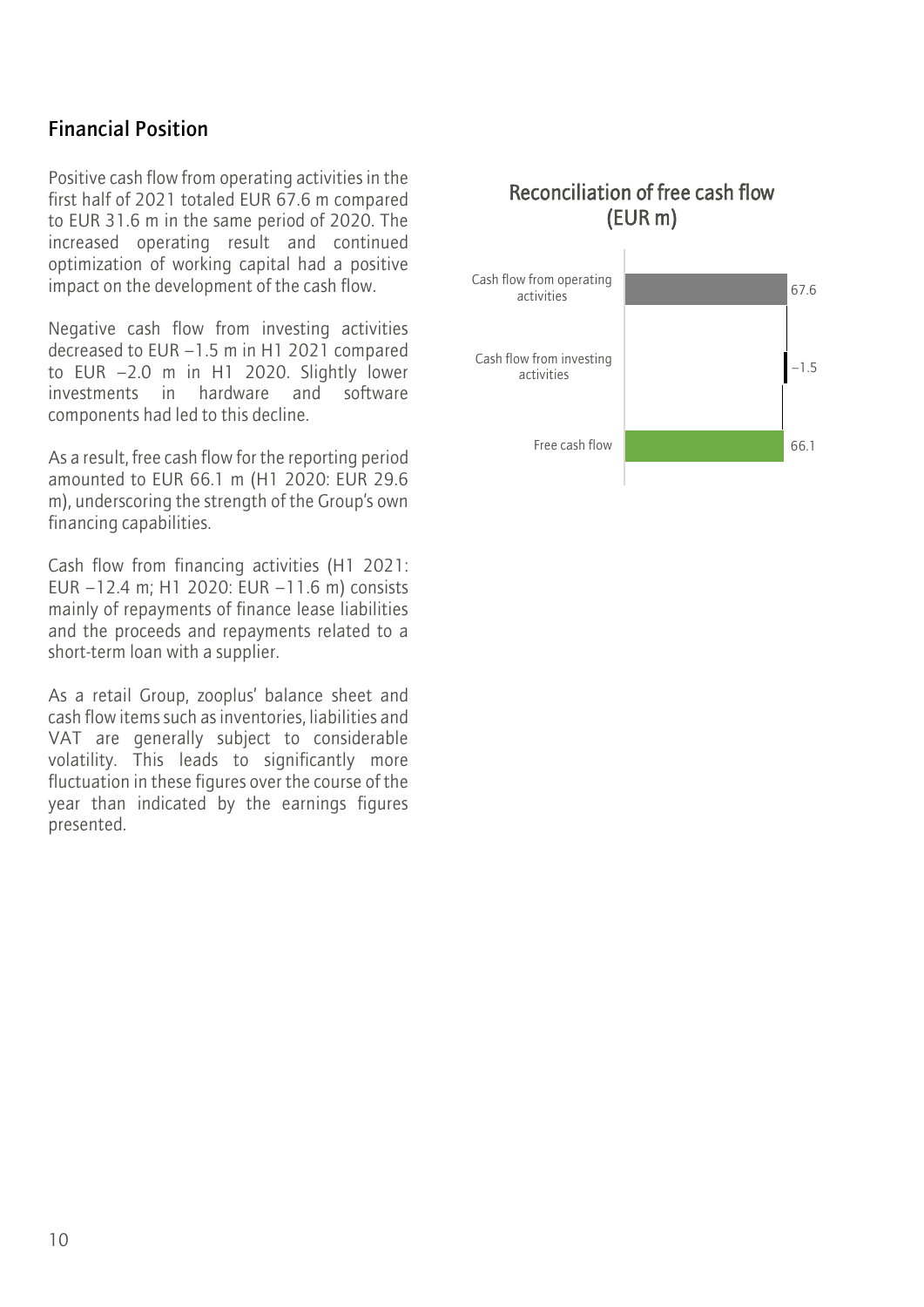#### Net assets

Non-current assets totaled EUR 101.8 m as of June 30, 2021, compared to EUR 102.2 m as of December 31, 2020. The net carrying amount of all rights-of-use totaled EUR 88.1 m as of June 30, 2021, compared to EUR 87.3 m as of December 31, 2020.

Within current assets, inventories of EUR 158.0 m were slightly above their level at the end of 2020 (December 31, 2020: EUR 156.7 m). zooplus is in close contact with its suppliers to ensure continued general product availability.

Accounts receivable as of June 30, 2021, amounted to EUR 34.0 m (year-end 2020: EUR 30.3 m).

Other current assets increased to EUR 69.0 m as of June 30, 2021, compared to EUR 63.8 m at the end of 2020 due to a higher level of outstanding claims against suppliers from volume-based bonus agreements.

Cash and cash equivalents increased by EUR 54.2 m to EUR 164.0 m as of June 30, 2021, up from EUR 109.8 m at the end of 2020. This increase was mainly due to a higher operating result. Next to the cash and cash equivalents, the Group had access to a further EUR 70 m from existing credit lines.

Equity totaled EUR 141.0 m as of June 30, 2021, compared to EUR 123.9 m as of December 31, 2020.

Non-current liabilities, which consist primarily of lease liabilities, amounted to EUR 68.5 m as of June 30, 2021 (December 31, 2020: EUR 67.8 m). A total of EUR 65.2 m was reported as non-current lease liabilities (December 31, 2020: EUR 64.5 m) and EUR 25.2 m as current lease liabilities (December 31, 2020: EUR 24.2 m).

Accounts payable at the end of June 2021 increased to EUR 196.0 m, compared to EUR 148.9 m as of December 31, 2020. This increase was mainly a result of higher purchasing volumes and improvements in payment terms with suppliers.

At EUR 31,9 m, contract liabilities were at a similar level as at the end of 2020 (December 31, 2020: EUR 29.2 m). Other liabilities of EUR 44.0 m (December 31, 2020: EUR 48.1 m) concern mainly value-added tax liabilities.

The company's total assets at the end of the reporting period amounted to EUR 527.4 m compared to EUR 463.2 m as of December 31, 2020.

#### Overall statement on the financial position

In the view of the Management Board, based on sales growth of 16% to EUR 1,002.2 m, the performance in the first half of 2021 was in line with expectations.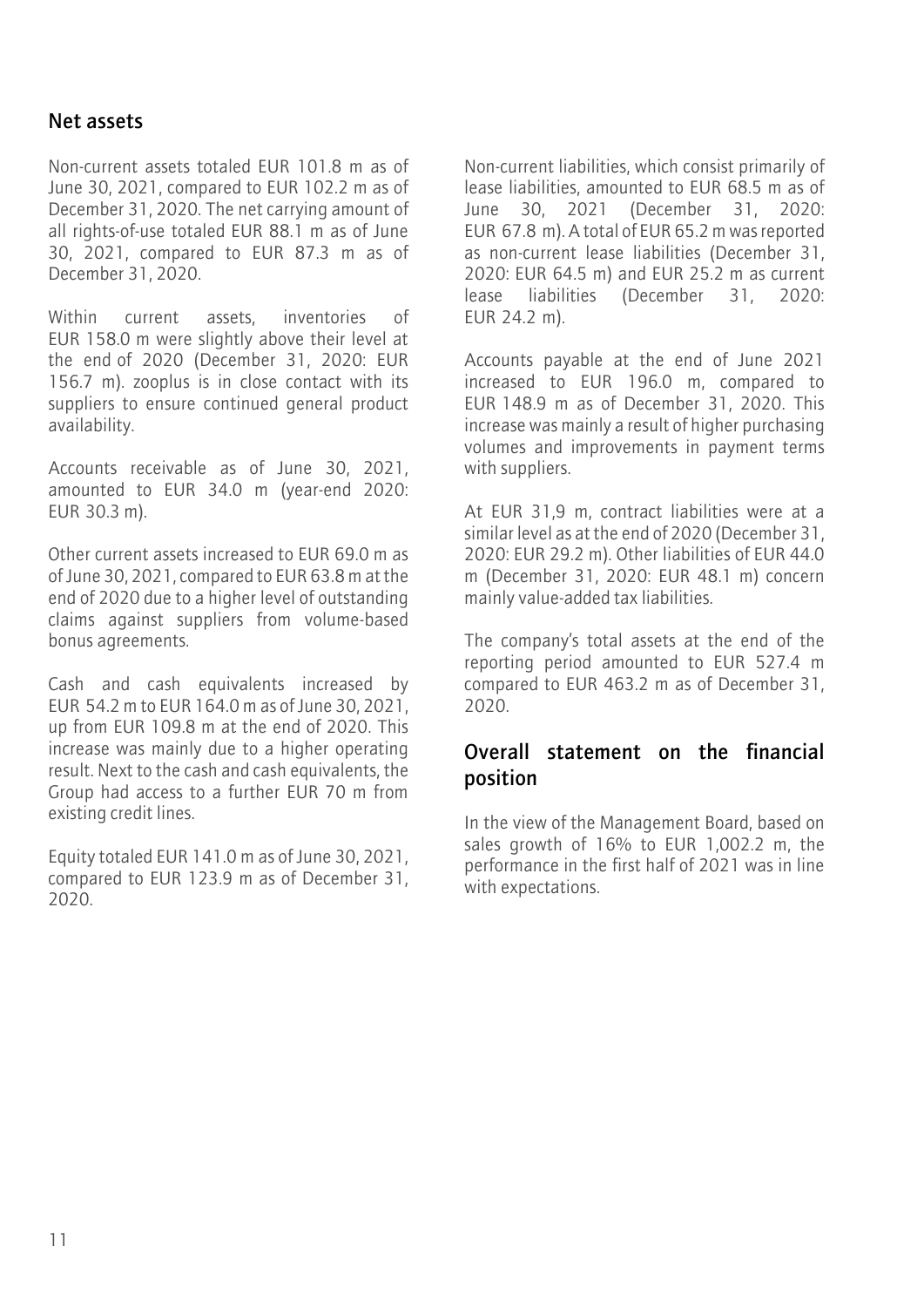# 3. Risks and opportunities, outlook

### Risks and opportunities

zooplus is exposed to a variety of internal and external risks in the course of conducting its regular business activities and due to its focus on growth and on continuously improving its competitiveness. The risks described in the 2020 Annual Report continued to apply in the current reporting period and will continue to be monitored by zooplus and mitigated with the appropriate measures. zooplus AG's risk situation is assessed on a quarterly basis. The following summarizes any significant changes in zooplus' assessment of risks in the first half of 2021 compared to those in the risk report contained in the 2020 Annual Report.

The corona pandemic continues to pose numerous challenges to corporate planning and management. Depending on the country and incidence levels, virus variants are leading to either a relaxation in restrictions or prompting new political measures. zooplus currently sees a lower risk of border closures than in the 2020 financial year but sees a higher risk of rising prices, for example, for raw materials, interruptions in the supply chain and continuing challenges in the availability of goods. zooplus is monitoring developments on a continual basis to enable it to respond in a timely and appropriate manner. Implementing the right mitigation measures reduces the potential for financial losses.

Management believes customer care risks have declined due to the high degree of loyalty expressed by zooplus customers.

zooplus currently sees a lower risk of losing members of the Management Board or key management personnel. Key contracts have been extended and there are currently no indications of changes.

In the area of data protection, zooplus has been able to reduce risk by increasing its resources and implementing new measures.

zooplus is also taking the company's growth in IT into consideration by increasing professionalization and expanding the data center, for example. This has led to a temporary increase in IT risks while measures are being implemented. These risks should decline again once all of the measures planned have been implemented, which is expected to take place at the end of the 2021 financial year.

Brexit has resulted in a change in the structure of supply to the UK and Ireland at zooplus. Based on the experience of the last two quarters, zooplus' risk assessment is currently lower than the level described in the 2020 Annual Report.

zooplus AG's current risk situation is based on the risks presented in the 2020 Annual Report, together with the changes presented here. zooplus is currently not aware of any category A risk (threats to the company as a going concern).

The opportunities situation of the zooplus Group has also not changed significantly compared to the presentation in the 2020 Annual Report (pages 63 to 65).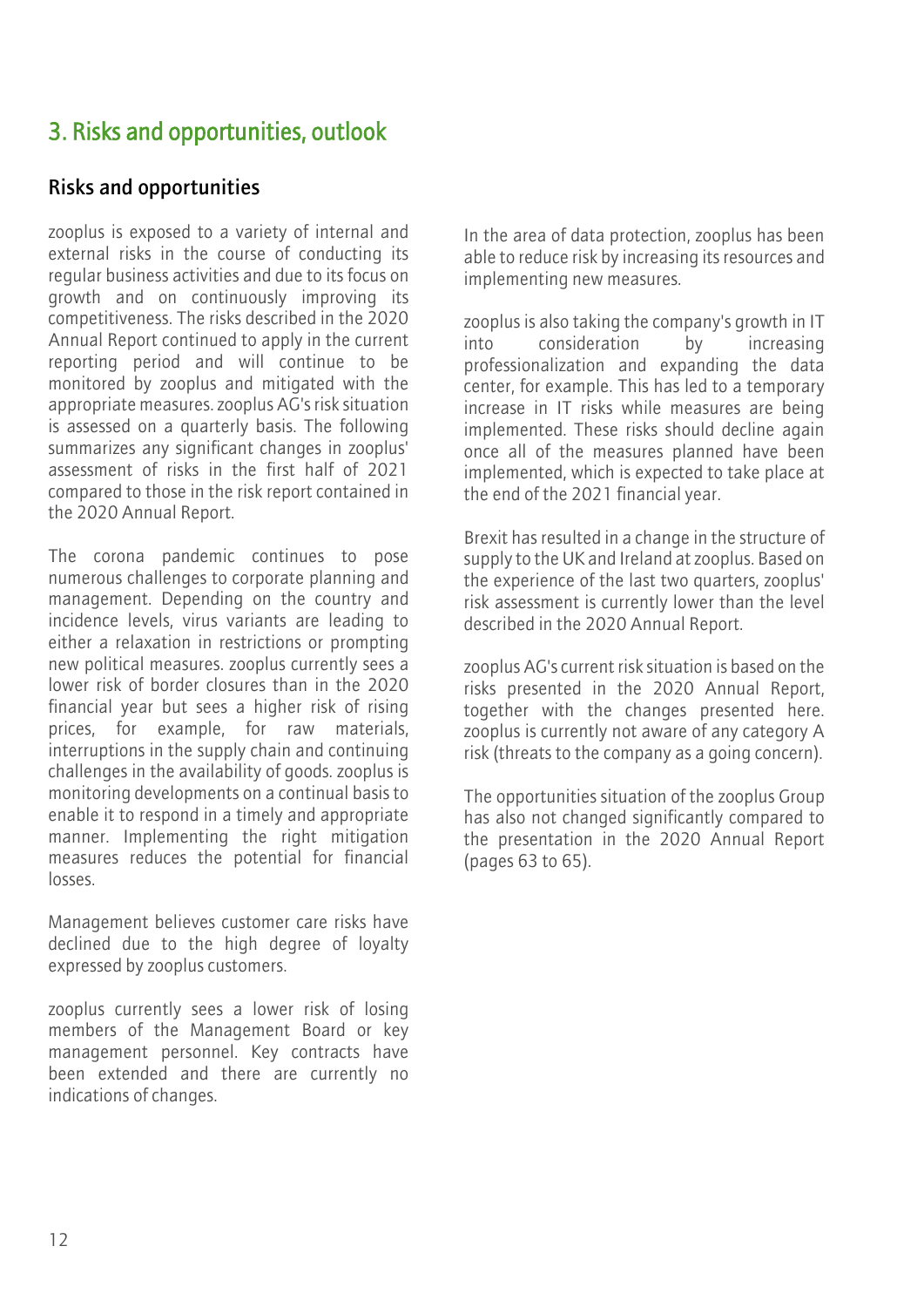### Outlook

The business development of the Group in the first half of 2021 was in line with the Management Board's expectations. zooplus therefore confirms its targets for the financial year as communicated in the 2020 Annual Report on March 25, 2021: Full-year sales in the range of EUR 2.04 bn to EUR 2.14 bn and operating profitability, measured by earnings before interest, taxes, depreciation and amortization (EBITDA), in the range of EUR 40 m to EUR 80 m, corresponding to an EBITDA margin as a percentage of sales ranging from 2% to  $4\%$ 

#### Overall statement

The European online pet supplies market will continue its sustainable growth trajectory and increase in attractiveness. zooplus is in an excellent position to continue benefitting from these trends. As a result, the Management Board expects the Group to continue to grow during the 2021 financial year.

### 4. Subsequent events

The uncertainty regarding the further spread of the next wave of the COVID-19 pathogen and the persistence of the pandemic continued in the period from the reporting date to the preparation of the financial statements for the first half of 2021. At the time of the preparation of this halfyear report it was not possible to conclusively rule out any economic consequences to the Group's situation in the financial year resulting from any potential material changes of an unknown extent.

Should the spread of the COVID-19 pathogen continue for an extended period, this could have a negative impact on the ability to conduct business in the regions affected by the pandemic and, consequently, have an effect on the net assets, financial position and results of operations. zooplus is continuously monitoring developments in connection with the COVID-19 pandemic and working to assess the resulting opportunities and risks.

For the first time, a syndicated loan of EUR 120 m for a term of three years was concluded at the beginning of August 2021. The previous bilateral credit line agreements were cancelled with one exception (volume: EUR 10 m; term until 30 November 2021).

On August 13, 2021, zooplus announced the signing of an Investment Agreement with Hellman & Friedman to enter into a Strategic Partnership. To this end, Hellman & Friedman announced a voluntary public takeover for all zooplus shares at an offer price of EUR 390 per share in cash, representing a premium of 50 percent to the three-month volume-weighted average share price.

The Management Board

Dr. Cornelius Patt Andreas Maueröder

Dr. Mischa Ritter

Munich, August 17, 2021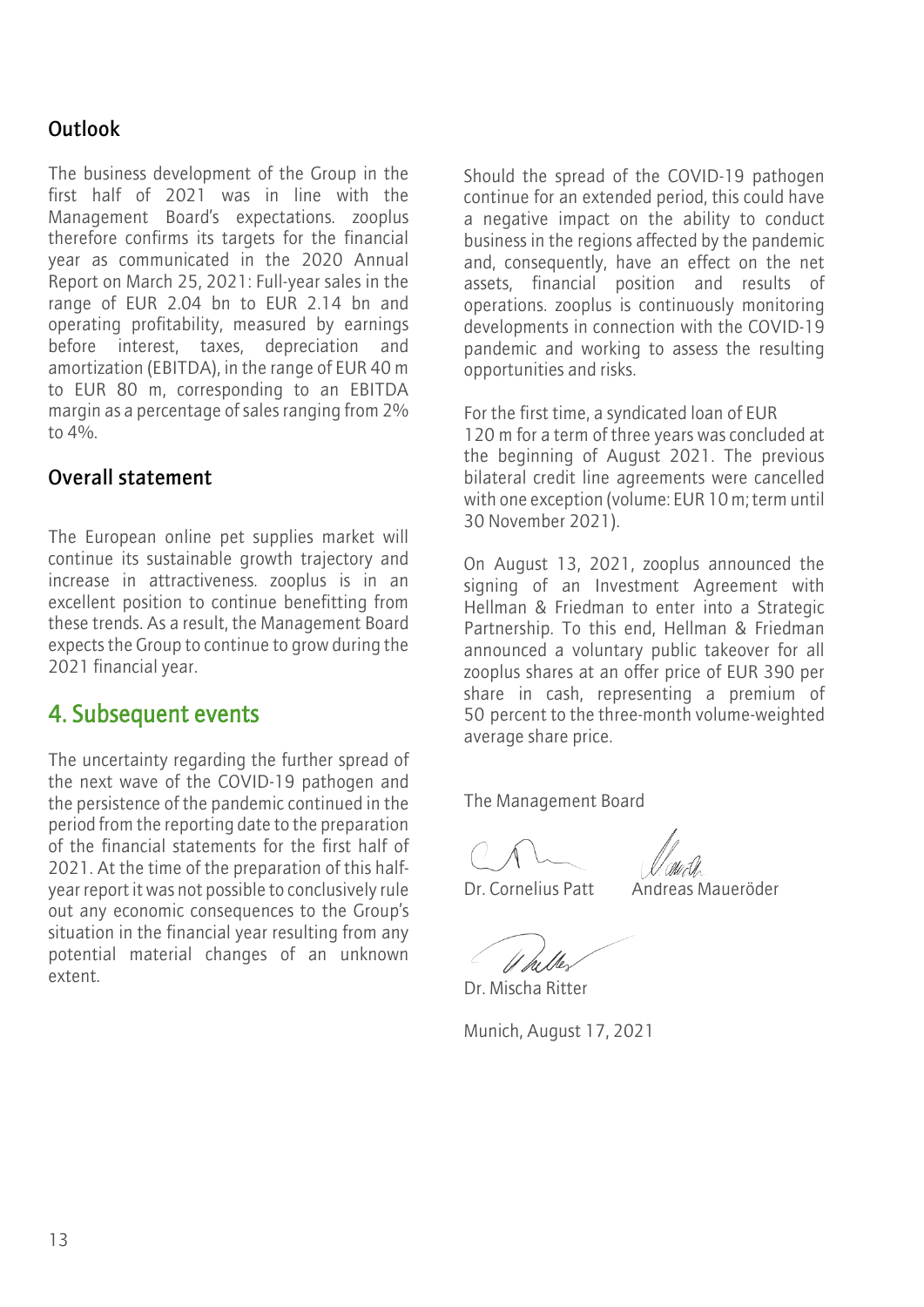# Consolidated balance sheet as of June 30, 2021, according to IFRS

#### Assets

| In EUR    |                                      | 30/06/2021     | 31/12/2020     |
|-----------|--------------------------------------|----------------|----------------|
| А.        | <b>NON-CURRENT ASSETS</b>            |                |                |
| ı.        | Property, plant and equipment        | 7,119,576.99   | 7,298,757.91   |
| Ш.        | Right-of-use assets                  | 88,122,293.97  | 87,252,701.44  |
| III.      | Intangible assets                    | 5,766,353.75   | 7,182,258.89   |
|           | IV. Deferred tax assets              | 807,623.72     | 433,622.19     |
|           | Non-current assets, total            | 101,815,848.43 | 102,167,340.43 |
| <b>B.</b> | <b>CURRENT ASSETS</b>                |                |                |
| I.        | Inventories                          | 157,993,543.62 | 156,690,256.94 |
|           | II. Advance payments                 | 52,285.68      | 0.00           |
|           | III. Accounts receivable             | 33,989,243.23  | 30,276,744.88  |
|           | IV. Other current assets             | 69,003,809.35  | 63,758,816.98  |
|           | V. Tax receivables                   | 0.00           | 2,870.58       |
|           | VI. Derivative financial instruments | 567,042.46     | 499,993.24     |
|           | VII. Cash and cash equivalents       | 164,027,169.96 | 109,814,413.45 |
|           | Current assets, total                | 425,633,094.30 | 361,043,096.07 |
|           | <b>TOTAL ASSETS</b>                  | 527,448,942.73 | 463,210,436.50 |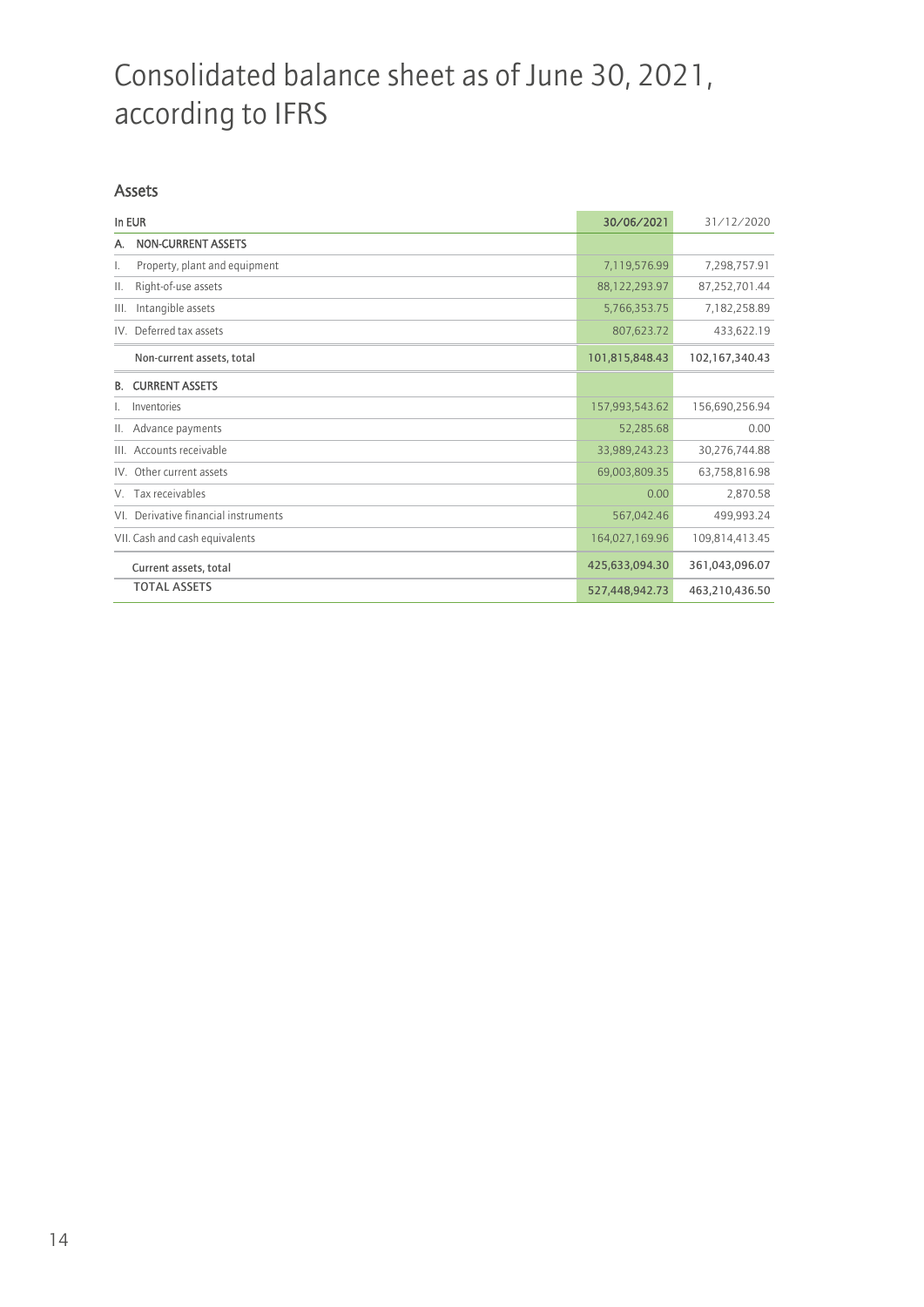# Equity and liabilities

|      | In EUR                                               | 30/06/2021     | 31/12/2020       |
|------|------------------------------------------------------|----------------|------------------|
| А.   | <b>EQUITY</b>                                        |                |                  |
|      | Subscribed capital                                   | 7,149,178.00   | 7,149,178.00     |
| Ш.   | Capital reserves                                     | 106,764,899.78 | 105, 181, 458.03 |
|      | III. Other reserves                                  | -198,308.66    | $-182,694.74$    |
|      | IV. Profit for the period and profit carried forward | 27,234,563.56  | 11,774,836.55    |
|      | Equity, total                                        | 140,950,332.68 | 123,922,777.84   |
| B.   | <b>NON-CURRENT LIABILITIES</b>                       |                |                  |
|      | Deferred tax liabilities                             | 973,473.35     | 973,522.50       |
| Ш.   | Contract liabilities                                 | 2,287,699.87   | 2,287,699.87     |
| III. | Lease liabilities                                    | 65,201,340.46  | 64,523,689.02    |
|      | Non-current liabilities, total                       | 68,462,513.68  | 67,784,911.39    |
| C.   | <b>CURRENT LIABILITIES</b>                           |                |                  |
| I.   | Accounts payable                                     | 196,035,415.19 | 148,938,673.76   |
| Ш.   | Derivative financial instruments                     | 726,495.65     | 619,814.62       |
| III. | Other current liabilities                            | 44,021,779.88  | 48, 141, 582.88  |
| IV.  | Contract liabilities                                 | 31,949,197.73  | 29,180,957.99    |
| V.   | <b>Tax liabilities</b>                               | 6,830,343.17   | 7,172,942.06     |
|      | VI. Lease liabilities                                | 25,238,665.53  | 24,174,900.62    |
|      | VII. Provisions                                      | 13,234,199.22  | 13,273,875.34    |
|      | Current liabilities, total                           | 318,036,096.37 | 271,502,747.27   |
|      | TOTAL EQUITY AND LIABILITIES                         | 527,448,942.73 | 463,210,436.50   |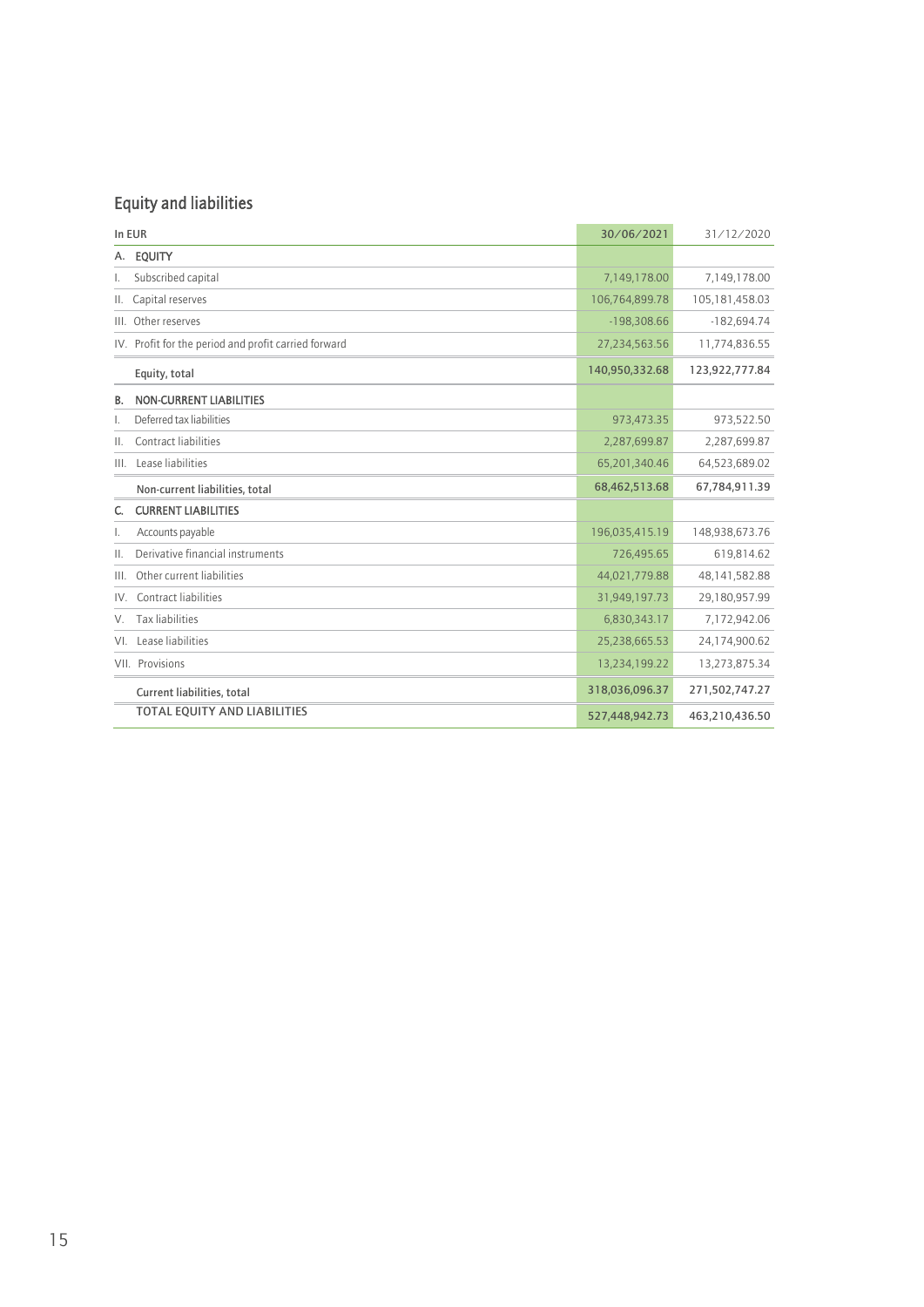# Consolidated statement of comprehensive income from January 1 to June 30, 2021, according to IFRS

| In EUR                                                                  | H1 2021               | H1 2020               |
|-------------------------------------------------------------------------|-----------------------|-----------------------|
| Sales                                                                   | 1,002,176,737.88      | 862,487,906.15        |
| Other income                                                            | 2,229,773.66          | 2,028,167.34          |
| Other gains / losses - net                                              | $-468,307.26$         | $-1,300,949.03$       |
| Own work capitalized                                                    | 353,624.00            | 778,615.00            |
| Cost of materials                                                       | -696,741,475.91       | -599,698,396.10       |
| Personnel expenses                                                      | $-35,305,557.70$      | -32,733,966.69        |
| thereof cash                                                            | $(-33, 722, 115.95)$  | $(-31, 491, 520.59)$  |
| thereof stock-based and non-cash                                        | $(-1, 583, 441.75)$   | $(-1, 242, 446.10)$   |
| Impairment losses on financial assets                                   | $-2,005,913.81$       | $-2,057,102.18$       |
| Other expenses                                                          | -228,004,938.98       | -200,077,868.07       |
| thereof logistics/fulfillment expenses                                  | $(-185, 220, 602.06)$ | $(-156, 440, 953.56)$ |
| thereof marketing expenses                                              | $(-13, 315, 183.89)$  | $(-14, 628, 254.55)$  |
| thereof payment transaction expenses                                    | $(-8,455,427.50)$     | $(-7,082,755.97)$     |
| thereof other expenses                                                  | $(-21, 013, 725.53)$  | $(-21, 925, 903.99)$  |
| Earnings before interest, taxes, depreciation and amortization (EBITDA) | 42,233,941.88         | 29,426,406.42         |
| Depreciation and amortization                                           | $-15,603,920.87$      | $-14,997,188.46$      |
| Financial income                                                        | 15.02                 | 0.00                  |
| Financial expenses                                                      | $-852,577.63$         | $-679,967.59$         |
| Earnings before taxes (EBT)                                             | 25,777,458.40         | 13,749,250.37         |
| Taxes on income                                                         | $-10,317,731.39$      | $-5,918,041.26$       |
| Consolidated net profit                                                 | 15,459,727.01         | 7,831,209.11          |
| Other gains and losses (after taxes)                                    |                       |                       |
| Differences from currency translation                                   | 10,949.30             | $-125,529.18$         |
| Market valuation of derivatives                                         | $-26,563.22$          | 1,457,000.49          |
| thereof reserve for risk component                                      | $-33,418.20$          | 2,455,145.21          |
| thereof reserve for hedging costs                                       | $-6,213.20$           | $-281,328.75$         |
| thereof deferred income tax directly recognized in equity               | 13,068.59             | $-716,815.97$         |
| Items subsequently reclassified to profit or loss                       | $-15,613.92$          | 1,331,471.31          |
| Total comprehensive income                                              | 15,444,113.09         | 9,162,680.42          |
| Earnings per share                                                      |                       |                       |
| Basic (EUR / share)                                                     | 2.16                  | 1.10                  |
| Diluted (EUR / share)                                                   | 2.11                  | 1.09                  |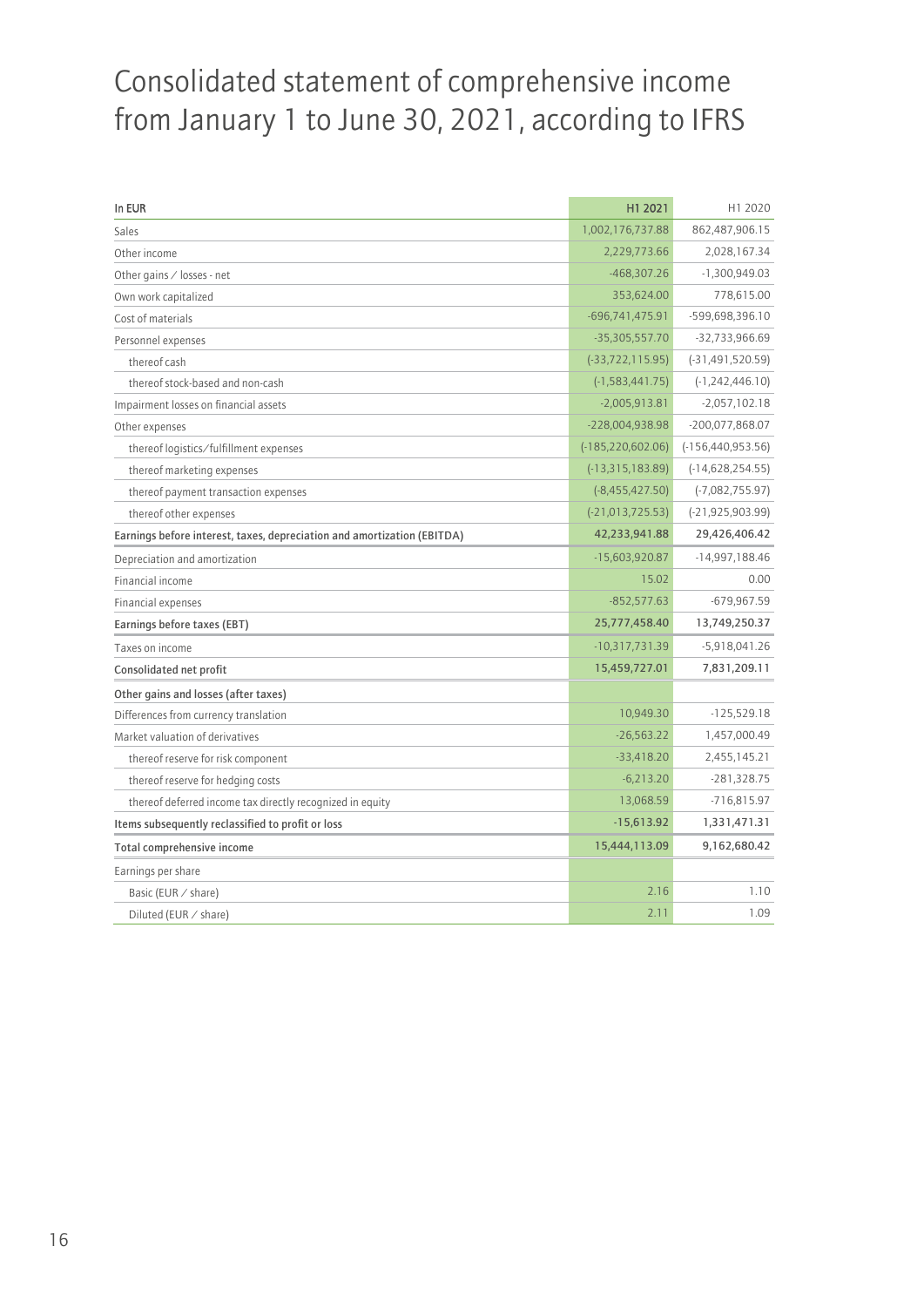# Consolidated statement of cash flows from January 1 to June 30, 2021, according to IFRS

| In EUR                                                         | H1 2021          | H1 2020          |
|----------------------------------------------------------------|------------------|------------------|
| Cash flows from operating activities                           |                  |                  |
| Earnings before taxes                                          | 25,777,458.40    | 13,749,250.37    |
| Adjustments for:                                               |                  |                  |
| Depreciation and amortization                                  | 15,603,920.87    | 14,997,188.46    |
| Loss on the disposal of assets                                 | 7,878.00         | 0.00             |
| Non-cash personnel expenses                                    | 1,583,441.75     | 1,242,446.10     |
| Other non-cash business transactions                           | 271,083.66       | 31,529.13        |
| Interest expenses and similar expenses                         | 825,577.63       | 679,967.59       |
| Interest income and similar income                             | $-15.02$         | 0.00             |
| Changes in:                                                    |                  |                  |
| Inventories                                                    | $-1,303,286.68$  | -25,429,184.39   |
| Advance payments                                               | $-52,285.68$     | 2,964.56         |
| Accounts receivable                                            | $-3,712,498.35$  | -473,484.00      |
| Other current assets                                           | $-7,407,159.99$  | -18,190,336.64   |
| Accounts payable                                               | 47,096,741.43    | 27,348,333.67    |
| Other current liabilities                                      | $-2,836,256.69$  | 10,071,596.32    |
| Contract liabilities                                           | 2,768,239.74     | 4,044,471.65     |
| Provisions                                                     | $-39,676.12$     | 3,936,787.76     |
| Income taxes paid                                              | $-11,018,483.37$ | $-363,815.58$    |
| Interest received                                              | 15.02            | 0.00             |
| Cash flows from operating activities                           | 67,591,694.60    | 31,647,715.00    |
| Cash flows from investing activities                           |                  |                  |
| Payments for property, plant and equipment / intangible assets | $-1,463,343.68$  | $-2,041,006.68$  |
| Cash flows from investing activities                           | $-1,463,343.68$  | $-2,041,006.68$  |
| Cash flows from financing activities                           |                  |                  |
| Proceeds from the issuance of shares                           | 0.00             | 112,643.30       |
| Proceeds from the assumption of financial liabilities          | 2,162,167.62     | 20,000,000.00    |
| Repayment of financial liabilities                             | $-1,283,546.31$  | $-20,000,000.00$ |
| Principal elements of lease payments                           | $-12,809,148.03$ | $-11,427,081.05$ |
| Interest paid                                                  | $-431,668.17$    | -330,508.64      |
| Cash flows from financing activities                           | $-12,362,194.89$ | $-11,644,946.39$ |
| Net change of cash and cash equivalents                        | 53,766,156.03    | 17,961,761.93    |
| Cash and cash equivalents at the beginning of the period       | 109,814,413.45   | 64,293,396.36    |
| Currency effects on cash and cash equivalents                  | 446,600,48       | $-662,025.34$    |
| Cash and cash equivalents at the end of the period             | 164,027,169,96   | 81,593,132.95    |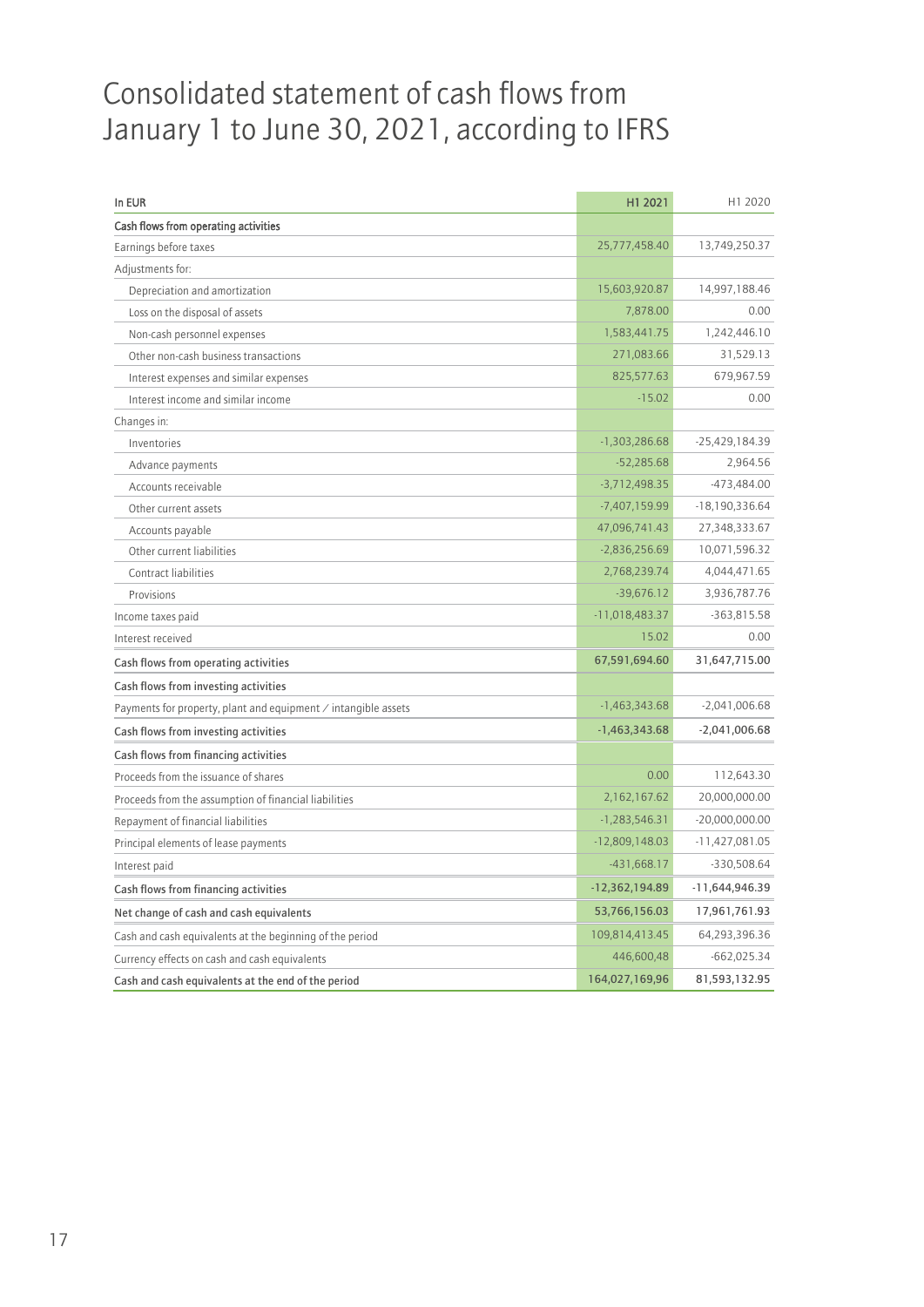# Consolidated statement of changes in equity from January 1 to June 30, 2021, according to IFRS

|                                    |                       |                  |                      | Other reserves |               |               |                                                                         |                                 |  |  |  |
|------------------------------------|-----------------------|------------------|----------------------|----------------|---------------|---------------|-------------------------------------------------------------------------|---------------------------------|--|--|--|
|                                    |                       |                  |                      |                |               |               |                                                                         | Market valuation of derivatives |  |  |  |
| In EUR                             | Subscribed<br>capital | Capital reserves | Currency translation | OCI I          | OCI II        | Taxes         | <b>Net</b><br>profit<br>for the period<br>and profit<br>carried forward | Total                           |  |  |  |
| As of Jan. 1, 2021                 | 7,149,178.00          | 105,181,458.03   | $-102,384.46$        | $-104,898.11$  | $-14,923.27$  | 39,511.10     | 11,774,836.55                                                           | 123,922,777.84                  |  |  |  |
| Share-based compensation           | 0.00                  | 1,583,441.75     | 0.00                 | 0.00           | 0.00          | 0.00          | 0.00                                                                    | 1,583,441.75                    |  |  |  |
| Net profit for H1 2021             | 0.00                  | 0.00             | 0.00                 | 0.00           | 0.00          | 0.00          | 15,459,727.01                                                           | 15,459,727.01                   |  |  |  |
| Other comprehensive income H1 2021 | 0.00                  | 0.00             | 10,949.30            | $-33,418.30$   | $-6,213.61$   | 13,068.59     | 0.00                                                                    | $-15,613.92$                    |  |  |  |
| As of June 30, 2021                | 7,149,178.00          | 106,764,899.78   | $-91,435.16$         | $-138,316.31$  | $-21,136.88$  | 52,579.69     | 27,234,563.56                                                           | 140,950,332.68                  |  |  |  |
| As of Jan. 1, 2020                 | 7,146,688.00          | 102,827,311.58   | $-1,803,942.42$      | $-361,968.47$  | 0.00          | 119,359.10    | $-7,155,873.94$                                                         | 100,771,573.85                  |  |  |  |
| Share-based compensation           | 2,490.00              | 1,352,599.40     | 0.00                 | 0.00           | 0.00          | 0.00          | 0.00                                                                    | 1,355,089.40                    |  |  |  |
| Net profit for H1 2020             | 0.00                  | 0.00             | 0.00                 | 0.00           | 0.00          | 0.00          | 7,831,209.11                                                            | 7,831,209.11                    |  |  |  |
| Other comprehensive income H1 2020 | 0.00                  | 0.00             | $-125,529.18$        | 2,455,145.18   | $-281,328.75$ | $-716,815.97$ | 0.00                                                                    | 1,331,471.31                    |  |  |  |
| As of June 30, 2020                | 7,149,178.00          | 104,179,910.98   | $-1,929,471.60$      | 2,093,176.74   | $-281,328.75$ | $-597,456.87$ | 675,335.17                                                              | 111,289,343.67                  |  |  |  |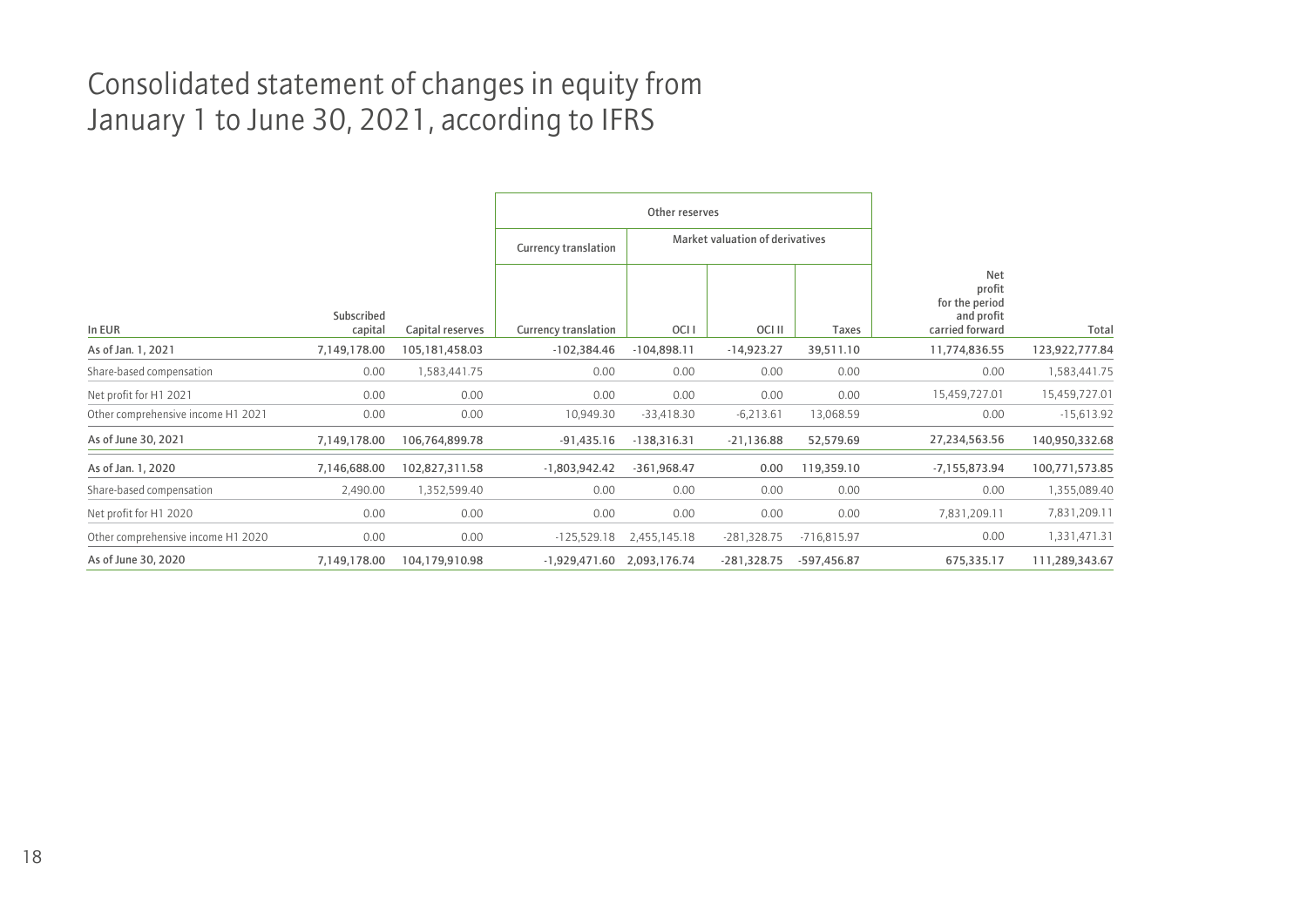# General information

zooplus AG (the "company") is a limited liability stock corporation as defined under German law, whose shares have been publicly traded since 2008. The company's principal corporate offices are located at Sonnenstrasse 15, 80331 Munich, Germany. The company is recorded in the commercial register of the District Court of Munich under HRB 125080.

zooplus AG, as the ultimate parent company, and its subsidiaries, together referred to as "the Group," are active in the online retailing of pet supplies in Germany and other European countries. Pet supplies are generally defined as food and accessories. The company's business operations are carried out via the company's websites.

# Basis for preparation of the interim financial statements

These condensed interim consolidated financial statements as of June 30, 2021 were prepared in accordance with the International Financial Reporting Standards as applicable in the European Union (EU) and the supplementary provisions of the German Securities Trading Act (WpHG) and comply with the provisions of IAS 34 "Interim Financial Reporting."

The Group's currency is the euro. Unless otherwise indicated, all amounts are expressed in euro thousands (kEUR) in accordance with commercial rounding practices. Totals and percentages are calculated based on unrounded euro amounts and may therefore be subject to rounding differences compared to the tables presented in the disclosures in the notes.

The interim consolidated financial statements do not contain all the disclosures in the notes that are typically included in the financial statements for the full financial year. Accordingly, this halfyear financial report should be read in conjunction with the consolidated financial statements for the financial year ending as of December 31, 2020 and all other publicly available information provided by zooplus during the interim reporting period.

The applied accounting policies correspond to those of the previous financial year and the related reporting period.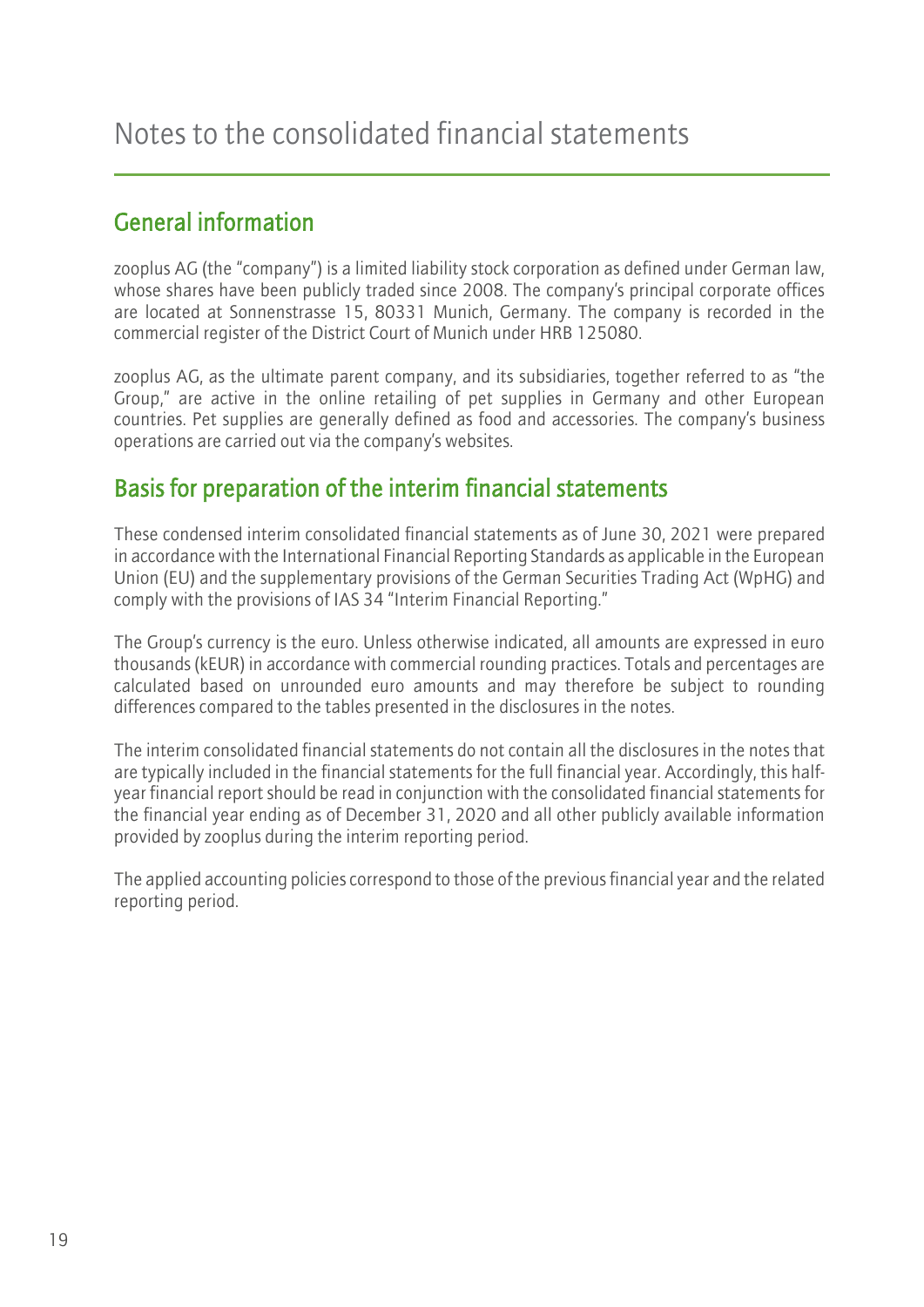# Scope of consolidation

As of June 30, 2021, the Group's scope of consolidation comprised zooplus AG, Munich, and the following subsidiaries:

| Subsidiary                                                   | Interest in share capital | <b>Business activity</b>            |
|--------------------------------------------------------------|---------------------------|-------------------------------------|
| MATINA GmbH, Munich, Germany                                 | 100%                      | Own brands business                 |
| BITIBA GmbH, Munich, Germany                                 | 100%                      | Secondary brand business            |
| zooplus services Ltd., Oxford, Great Britain                 | 100%                      | Service company for Great Britain   |
| zooplus italia s.r.l., Genoa, Italy                          | 100%                      | Service company for Italy           |
| zooplus polska Sp. z o.o., Krakow, Poland                    | 100%                      | Service company for Poland          |
| zooplus services ESP S.L., Madrid, Spain                     | 100%                      | Service company for Spain           |
| zooplus france s.a.r.l., Strasbourg, France                  | 100%                      | Service company for France          |
| zooplus Nederland B.V., Tilburg, the Netherlands             | 100%                      | Service company for the Netherlands |
| zooplus Austria GmbH, Vienna, Austria                        | 100%                      | Service company for Austria         |
| zoolog Services sp. z o.o., Wroclaw, Poland                  | 100%                      | Service company for Poland          |
| zooplus Pet Supplies Import and Trade Ltd., Istanbul, Turkey | 100%                      | In liquidation                      |
| Matina Services Ltd., Oxford                                 | 100%                      | Dormant company                     |
| Tifuve GmbH, Munich, Germany                                 | 100%                      | Dormant company                     |
| zooplus EE TOV, Kiev, Ukraine                                | 100%                      | Dormant company                     |
| zooplus d.o.o., Zagreb, Croatia                              | 100%                      | Dormant company                     |

zooplus AG, Munich, is the ultimate parent company of the Group and is therefore not included in any other consolidated financial statements. These interim financial statements therefore represent the largest, and at the same time the smallest, group of consolidated companies within the zooplus Group.

# Segment reporting

The basis of segmentation has been maintained unchanged compared to the end of the previous financial year. The Group does not prepare segment reporting because the business is not divided into segments.

# **Seasonality**

The zooplus Group's business activities are generally free of seasonal effects.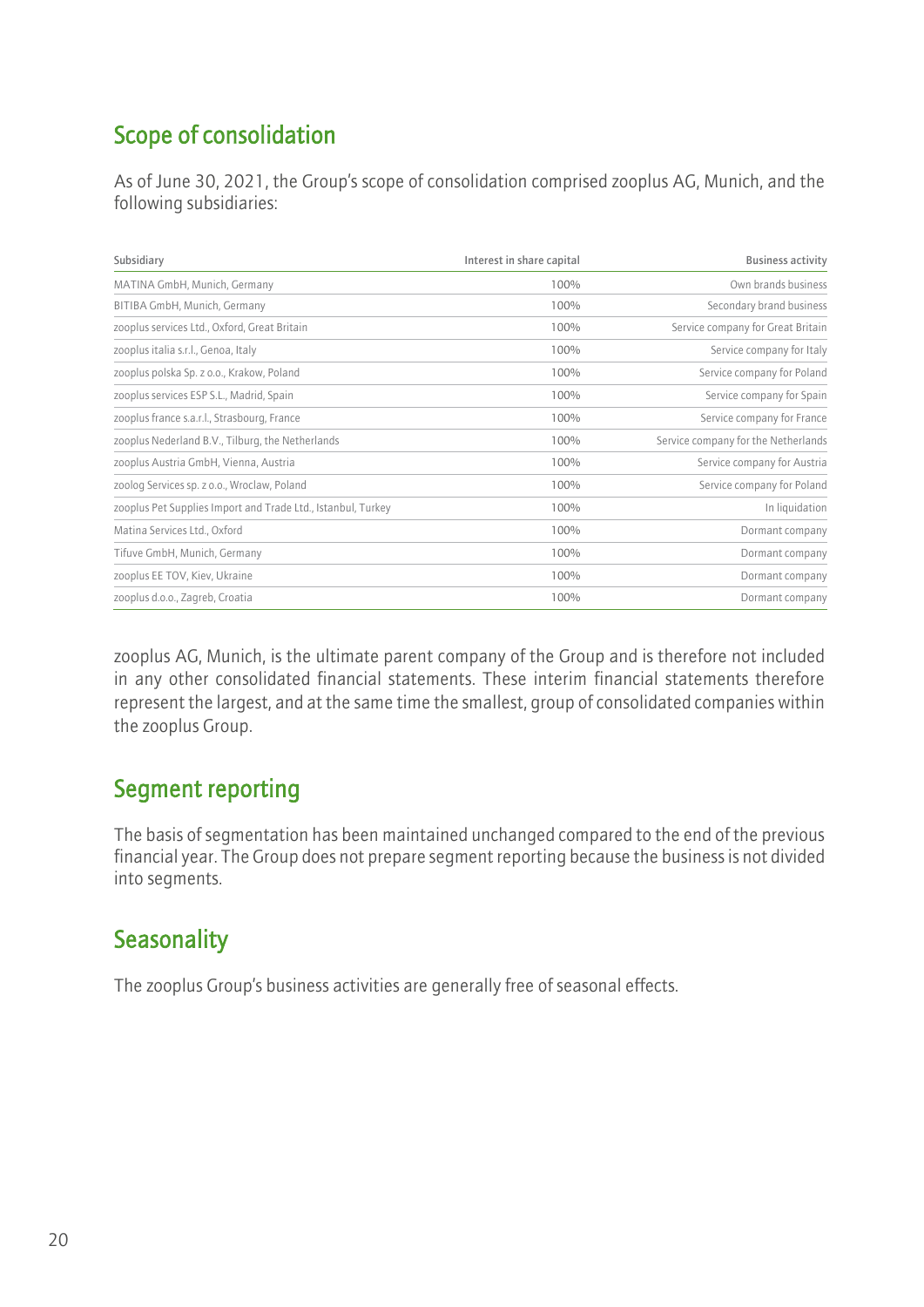# Selected information from the consolidated balance sheet and consolidated statement of comprehensive income

#### Inventories

Inventories increased by kEUR 1,303 compared to the end of 2020 to a total of kEUR 157,994 as of June 30, 2021. The main reason for the increase was the continued robust demand and related investments in general product availability. Working capital optimizations have a countervailing effect. Impairment of merchandise amounted to kEUR 7,925 as of June 30, 2021 (December 31, 2020: kEUR 5,493).

#### Other current assets

Other current assets as of June 30, 2021 amount to kEUR 69,004 and were therefore around kEUR 5,245 higher than the value at the end of 2020 of kEUR 63,759. The reason for the increase is the accrual of receivables from suppliers from marketing services and volume-dependent supplier bonuses (annual conditions) during the year.

#### Equity

As of the reporting date, zooplus AG's subscribed capital was EUR 7,149,178.00, remaining constant compared to the level as of December 31, 2020.

Capital reserves at the end of the reporting period amounted to EUR 106,764,899.78. Capital reserves increased by an amount of EUR 1,583,441.75 (non-cash) from additions related to the accounting of the 2018 and 2020 stock option programs.

The change in other reserves compared to the December 31, 2020 reporting date was due to the other comprehensive income in the reporting period.

Retained profits resulted from profit carryforwards of prior periods and the positive result for the period of kEUR 15,460 generated in the reporting period.

#### Share-based remuneration

Under the existing 2018 stock option program, a total of 79,200 stock options were issued in March 2021 to members of management bodies of affiliated companies in Germany and abroad, selected executives and employees from zooplus AG as well as from affiliated companies. The subscription price for the options issued in March 2021 equaled EUR 176.30 per share.

#### Liabilities

Accounts payable amounted to kEUR 196,035 as of June 30, 2021, compared to kEUR 148,939 at the end of the financial year 2020. This increase stemmed primarily from higher purchasing volumes and better payment conditions with suppliers.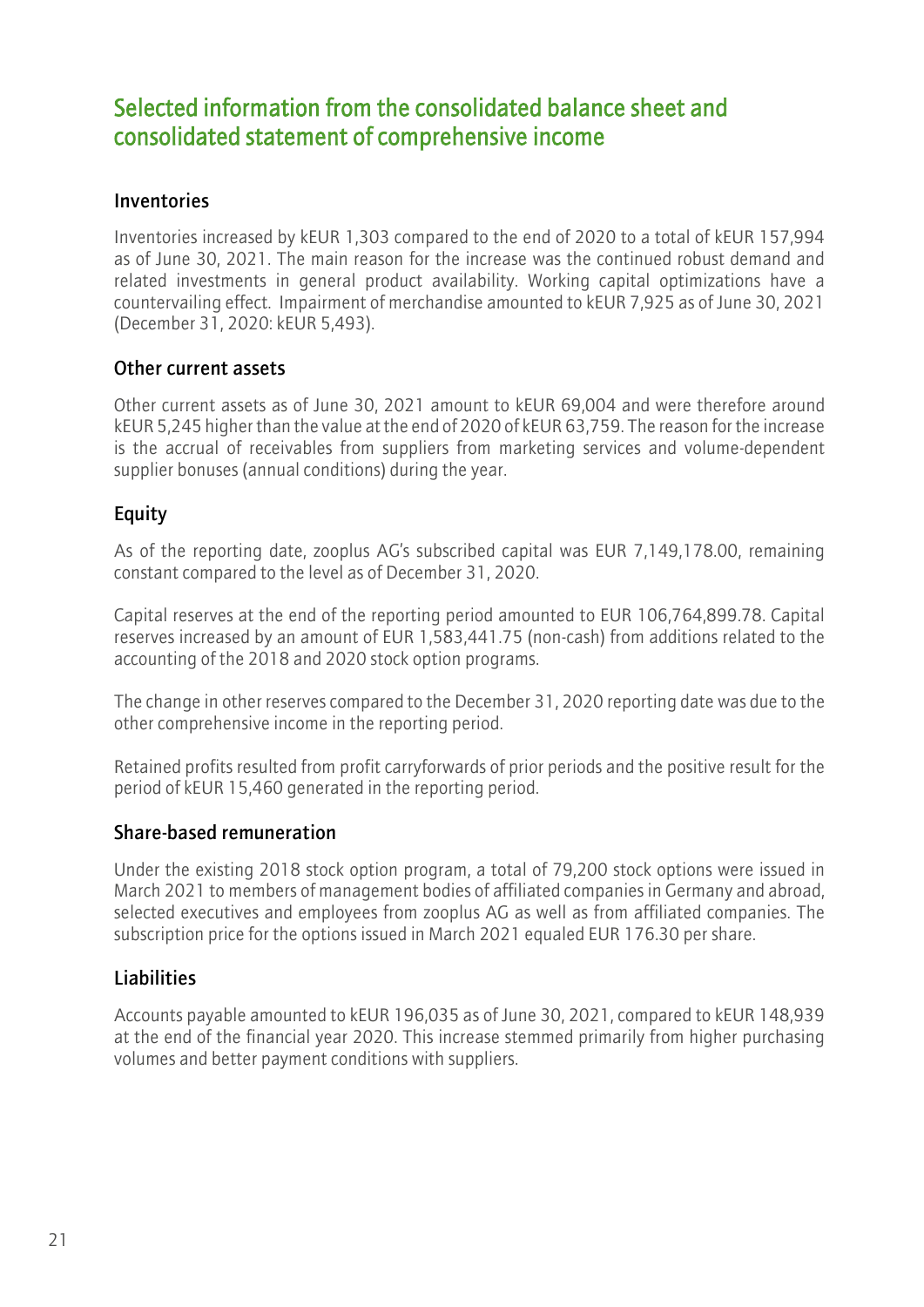#### Other current liabilities

Other current liabilities recorded a decrease of kEUR 4,120 compared to the value at the end of 2020, which is due on the one hand to the repayment of a short-term supplier credit and on the other hand to lower VAT liabilities as of the reporting date.

#### Financial liabilities

As of the fourth quarter of 2017, zooplus AG has had flexible credit lines totaling EUR 70.0 m at three independent banks without the provision of collateral and with a term until November 30, 2021. In the first half of 2021, these credit lines were not utilized.

| In kEUR         | H1 2021   | H1 2020 | Q2 2021 | Q2 2020 |
|-----------------|-----------|---------|---------|---------|
| Germany         | 216,705   | 189,122 | 106,899 | 89,417  |
| France          | 157,926   | 142,351 | 77,586  | 70,376  |
| Poland          | 97,514    | 79,793  | 47,878  | 37,834  |
| Italy           | 76,349    | 71,185  | 37,382  | 36,872  |
| Great Britain   | 70,230    | 64,373  | 34,576  | 32,204  |
| The Netherlands | 60,218    | 50,378  | 29,530  | 24,407  |
| Spain           | 51,441    | 44,936  | 25,379  | 23,028  |
| Belgium         | 51,030    | 42,844  | 25,419  | 21,454  |
| Switzerland     | 38,936    | 24,296  | 19,138  | 11,649  |
| Austria         | 27,655    | 33,138  | 13,819  | 16,960  |
| Czechia         | 26,135    | 21,296  | 12,968  | 9,850   |
| Denmark         | 21,403    | 17,204  | 10,219  | 8,526   |
| Sweden          | 19,503    | 15,979  | 9,517   | 7,888   |
| Finland         | 16,167    | 14,695  | 7,892   | 7,173   |
| Other countries | 70,964    | 50,898  | 35,388  | 24,911  |
| Total           | 1,002,177 | 862,488 | 493,591 | 422,549 |

#### **Sales**

The Group's sales mainly consist of the sales of pet supplies in Germany and other European countries to external customers. A total of 87% of sales were generated from the sale of food and litter and the remaining 13% mainly from the sale of accessories.

zooplus increased its second-quarter sales year-on-year by kEUR 71,042 to a total of kEUR 493,591, corresponding to sales growth of 16.8%. In the first half of 2021, zooplus increased sales by kEUR 139,689, or 16.2%, compared to the first half of 2020. The rise in sales was mainly attributable to consumers' continued robust demand for pet food. For further details, please see the comments in the interim group management report.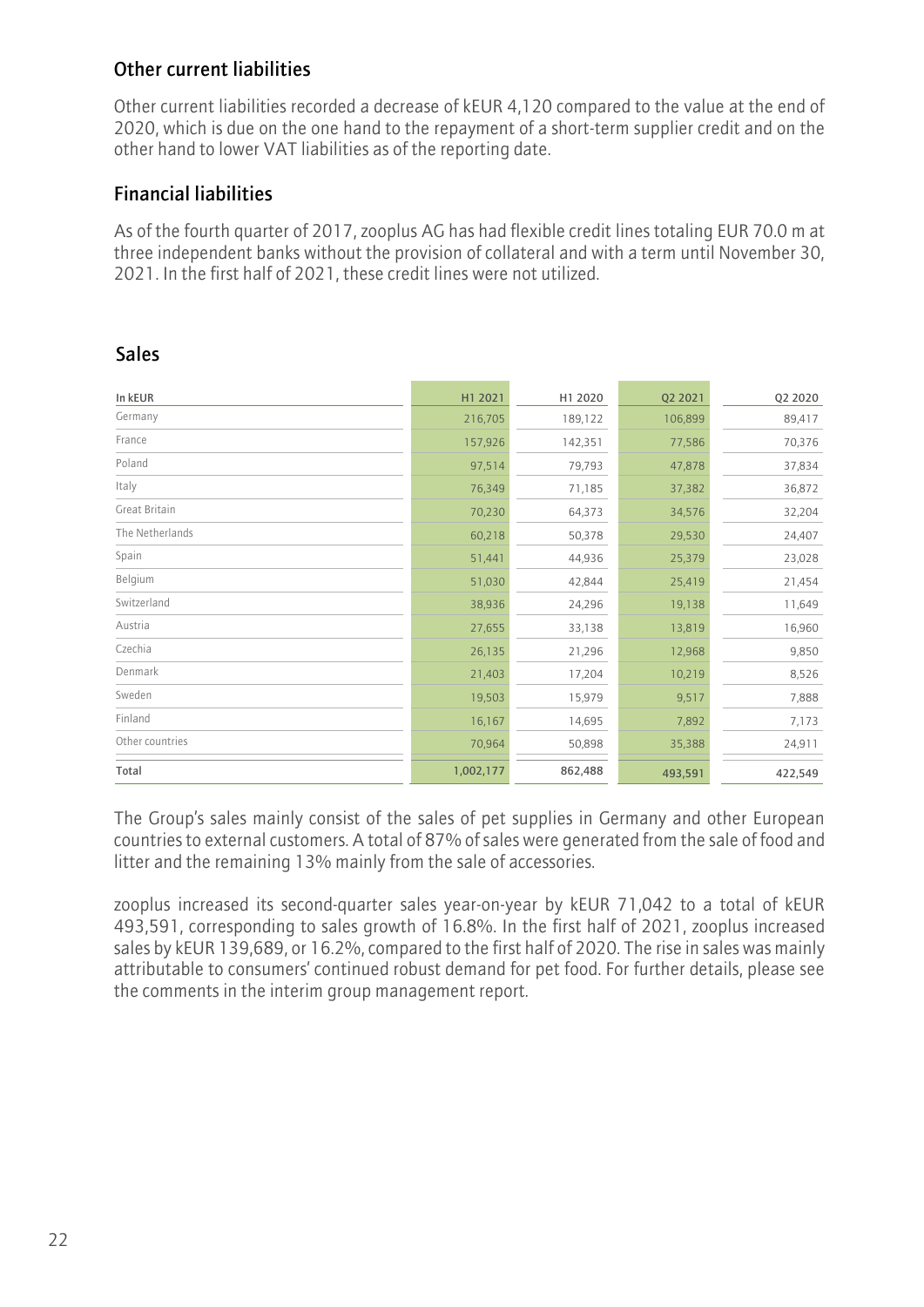#### Income taxes

| In kEUR                         | H1 2021   | H1 2020  | Q2 2021  | Q2 2020  |
|---------------------------------|-----------|----------|----------|----------|
| Actual income taxes             | $-10,677$ | $-2,406$ | $-4,671$ | $-2,151$ |
| Deferred income taxes           |           |          |          |          |
| from temporary differences      | 359       | 231      | 263      | 557      |
| from tax losses carried forward | 0         | $-3.743$ |          | $-3,137$ |
| Total                           | $-10,318$ | $-5,918$ | $-4,408$ | $-4,731$ |

Current income tax expenses in the second quarter and first half of 2021 increased year-on-year mainly as a result of the higher taxable income.

#### Earnings per share

Basic earnings per share are computed using the net profit for the period attributable to parent company shareholders divided by the weighted average number of ordinary shares outstanding during the reporting period.

Diluted earnings per share are computed using the net profit for the period attributable to parent company shareholders divided by the weighted average number of ordinary shares outstanding during the reporting period plus any share equivalents that could lead to dilution.

|                                                                                  | H1 2021    | H1 2020   | 02 2021   | Q <sub>2</sub> 20 <sub>20</sub> |
|----------------------------------------------------------------------------------|------------|-----------|-----------|---------------------------------|
| Consolidated net profit (in EUR)                                                 | 15,459,727 | 7,831,209 | 5,143,930 | 8,363,121                       |
| Weighted-average number of no-par-value shares<br>outstanding (number of shares) |            |           |           |                                 |
| basic                                                                            | 7,149,178  | 7,146,853 | 7,149,178 | 7,146,843                       |
| diluted                                                                          | 7,325,743  | 7,156,063 | 7,385,741 | 7,155,529                       |
| Earnings per share (in EUR/share)                                                |            |           |           |                                 |
| basic                                                                            | 2.16       | 1.10      | 0.72      | 1.17                            |
| diluted                                                                          | 2.11       | 1.09      | 0.70      | 1.17                            |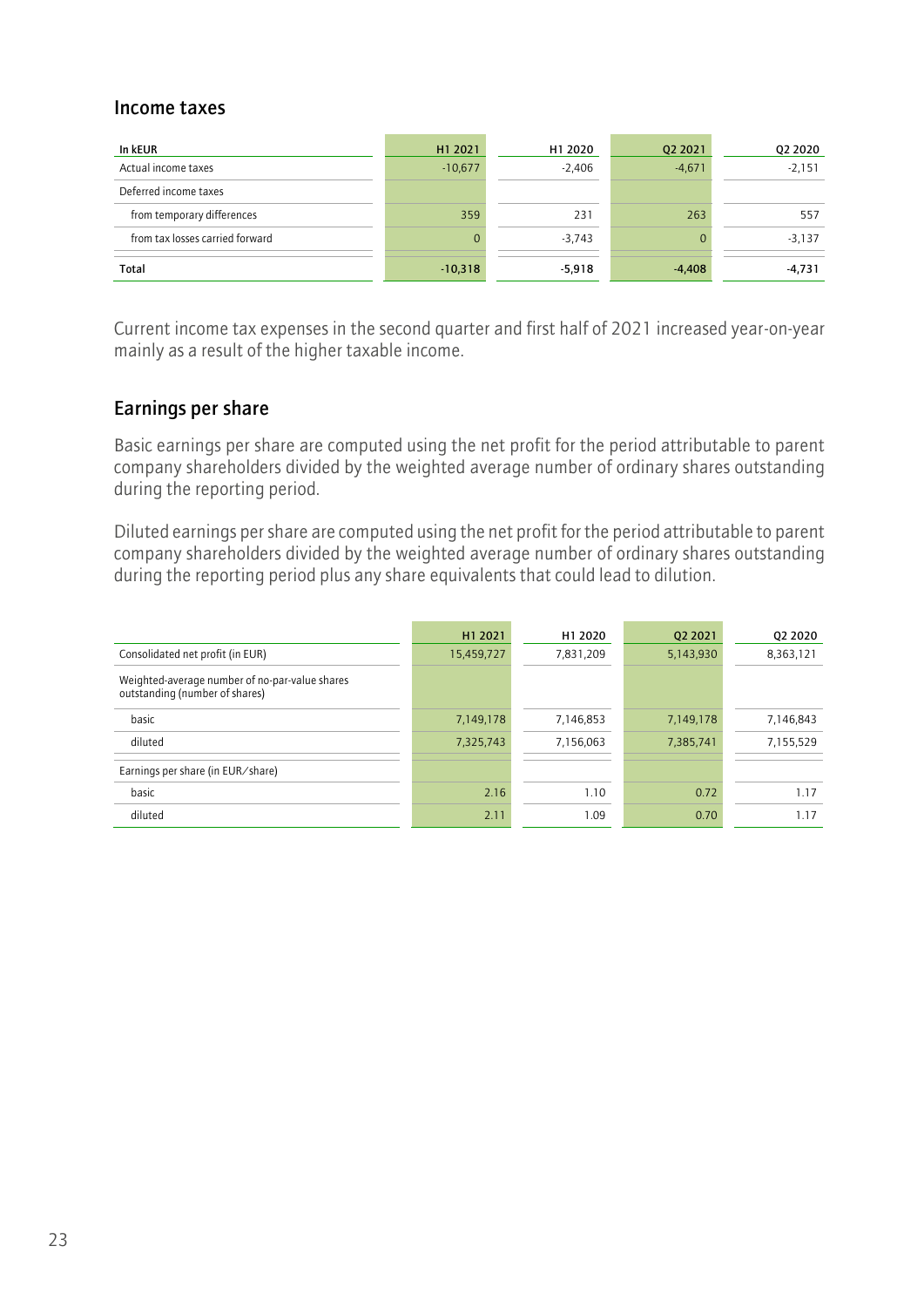#### Leases

The following items related to leases were recognized on the balance sheet:

| In kEUR             | Jun. 30, 2021 | Dec. 31, 2020 |
|---------------------|---------------|---------------|
| Right-of-use assets |               |               |
| <b>Buildings</b>    | 87,805        | 86,926        |
| Vehicles            | 317           | 327           |
| Total               | 88,122        | 87,253        |
| Lease liabilities   |               |               |
| Current             | 25,239        | 64,524        |
| Non-current         | 65,201        | 24,175        |
| Total               | 90,440        | 88,699        |

The slight increase in rights-of-use assets and lease liabilities compared to December 31, 2020 resulted primarily from the extension in the length of the warehouse logistics contract for the fulfillment center in Hörselgau, Germany. This increase was partially offset by the scheduled amortization of right-of-use assets. The repayment portions of the lease liabilities led to a corresponding reduction in lease liabilities.

# Other disclosures

#### Fair value measurement of financial instruments

Fair value is the amount for which an asset could be exchanged, or a liability settled between knowledgeable, willing and mutually independent parties in an arm's length transaction.

The Group classifies its financial instruments in three levels as stipulated by accounting standards in order to provide an indication of the reliability of the input factors used for determining fair values. These three levels are defined as follows:

- Level 1: The fair value of financial instruments that are traded on active markets (such as exchange-traded derivatives and equity instruments) is based on quoted market prices at the end of the reporting period.
- Level 2: The fair value of financial instruments that are not traded on an active market (such as OTC derivatives) is based on valuation methods that maximize the use of observable market data and are based as little as possible on company-specific estimates. If all significant input factors required to measure the fair value of an instrument are observable, the instrument is assigned to Level 2.
- Level 3: If one or more significant input factors are not observable, the instrument is assigned to Level 3.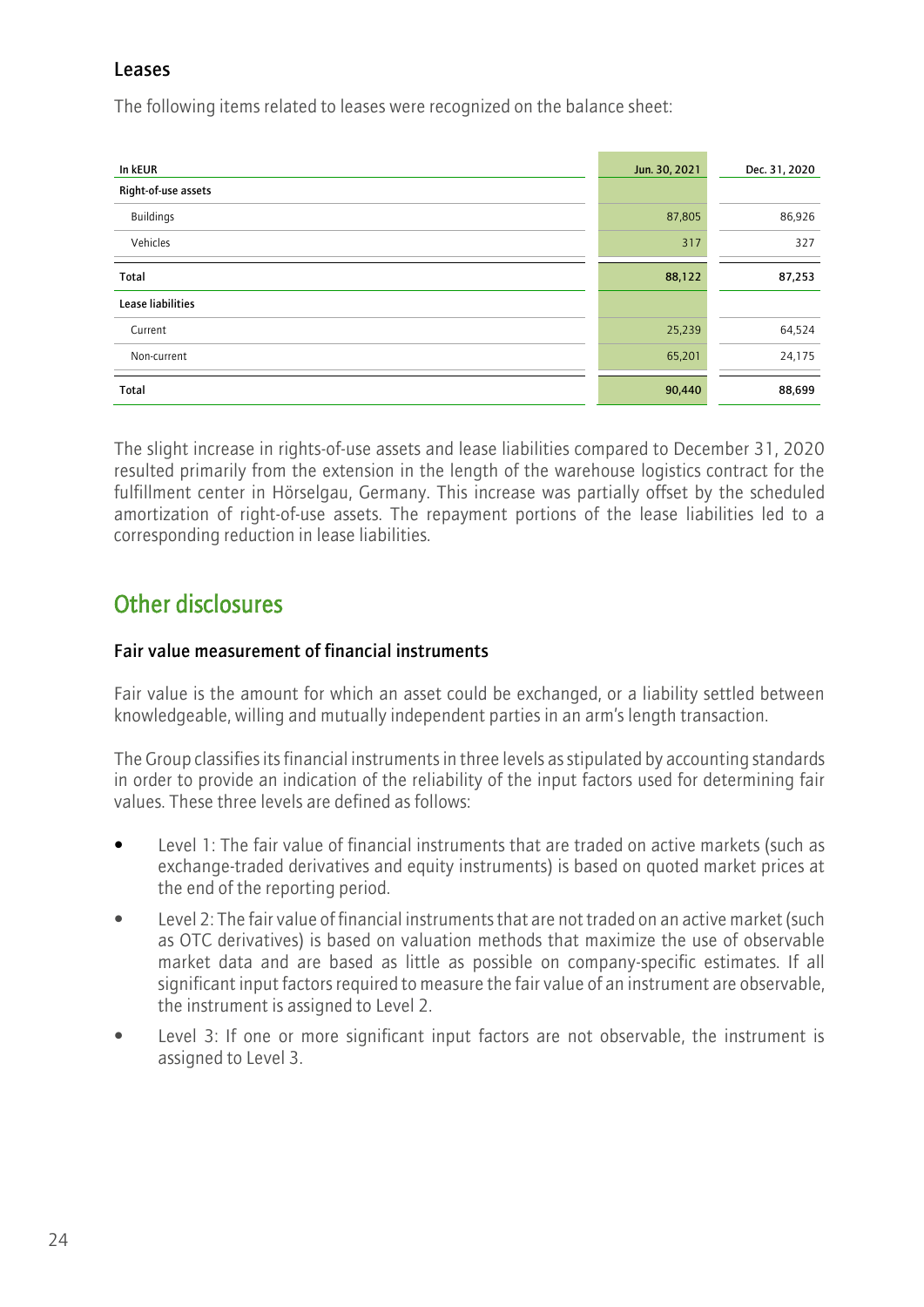The following table shows the assets and liabilities measured at fair value on June 30, 2021:

|                                                         | Level 1 | Level 2 | Level 3 |
|---------------------------------------------------------|---------|---------|---------|
| Assets in kEUR                                          |         |         |         |
| Derivative financial instruments as hedging instruments |         | 567     |         |
| Liabilities in kEUR                                     |         |         |         |
| Derivative financial instruments as hedging instruments |         | 727     |         |

The following table shows the assets and liabilities measured at fair value on December 31, 2020:

|                                                         | Level 1 | Level 2 | Level 3 |
|---------------------------------------------------------|---------|---------|---------|
| Assets in kEUR                                          |         |         |         |
| Derivative financial instruments as hedging instruments |         | 500     |         |
| Liabilities in kEUR                                     |         |         |         |
| Derivative financial instruments as hedging instruments |         | 620     |         |

There were no reclassifications within the respective levels during the reporting period. The reclassification of items is carried out on a quarterly basis when circumstances arise that require a change in classification.

Specific valuation methods used to measure financial instruments include net present value models based on market data applicable on the reporting date.

zooplus determines the fair value of derivatives designated as a hedging instrument based on the net present value of the difference between the derivative's value measured at the forward rate and at the rate on the reporting date.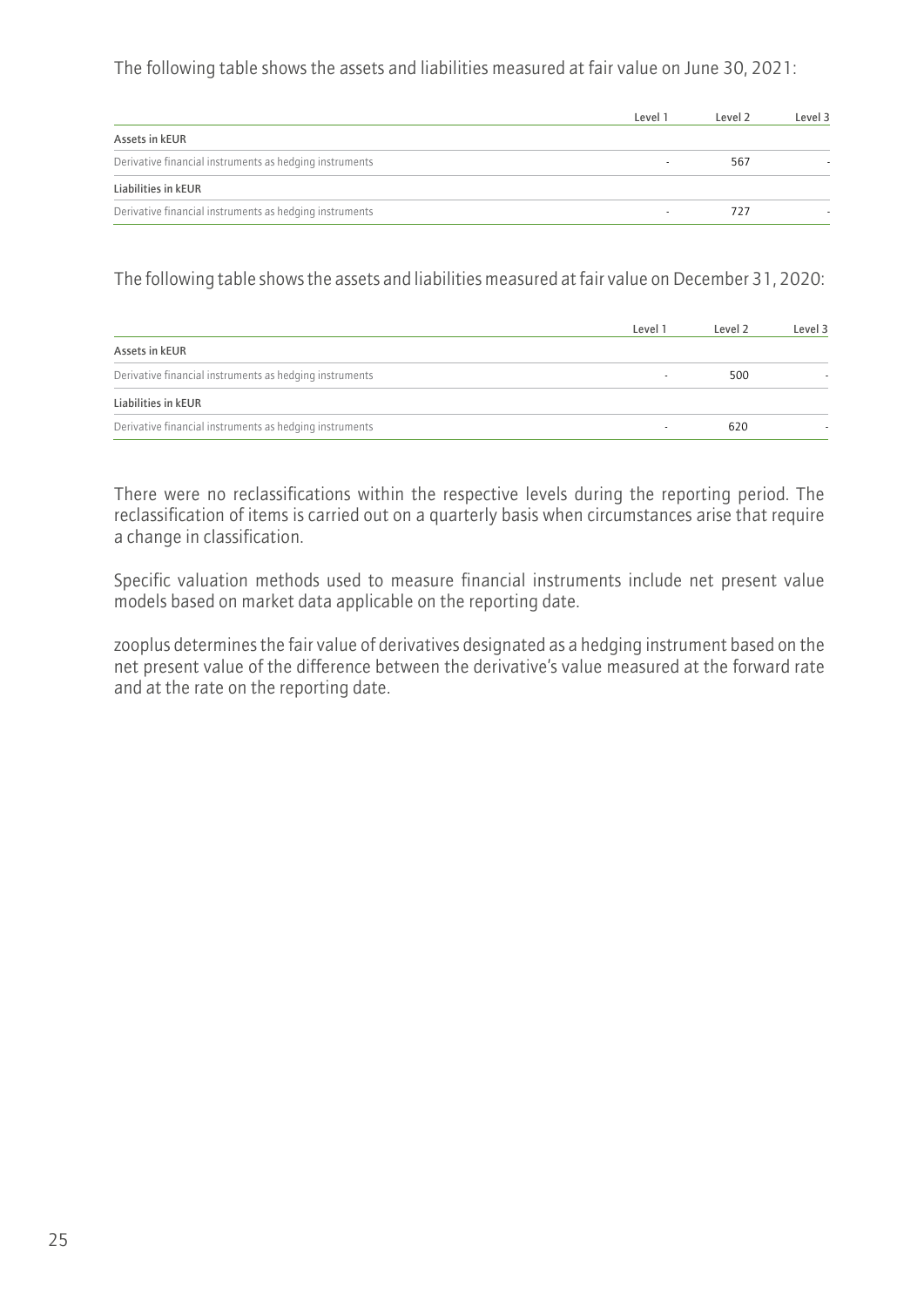#### Additional information on financial instruments

The Group also holds numerous financial instruments on the balance sheet that are not measured at fair value. The following table shows the carrying amounts and fair values of all financial instruments recognized in the consolidated financial statements and the allocation of assets, liabilities and some of the balance sheet items to measurement categories in accordance with IFRS 9:

|                                  | Measurement category | Carrying amount |               | Fair value    |               |
|----------------------------------|----------------------|-----------------|---------------|---------------|---------------|
| In kEUR                          |                      | Jun. 30, 2021   | Dec. 31, 2020 | Jun. 30, 2021 | Dec. 31, 2020 |
| <b>Financial assets</b>          |                      |                 |               |               |               |
| Accounts receivable              | AC                   | 33,989          | 30,277        | n/a           | n/a           |
| Other current assets             | AC                   | 54,585          | 48,097        | n/a           | n/a           |
| Derivative financial instruments | n/a                  | 567             | 500           | 567           | 500           |
| Cash and cash equivalents        | AC                   | 164,027         | 109,814       | n/a           | n/a           |
| Total                            |                      | 253,168         | 188,688       | 567           | 500           |
| <b>Financial liabilities</b>     |                      |                 |               |               |               |
| Accounts payable                 | <b>FLaC</b>          | 196,035         | 148,938       | n/a           | n/a           |
| Other liabilities                | <b>FLaC</b>          | 8,618           | 10,274        | n/a           | n/a           |
| Lease liabilities                | n/a                  | 90,440          | 88,699        | n/a           | n/a           |
| Derivative financial instruments | n/a                  | 727             | 620           | 727           | 620           |
| Total                            |                      | 295,820         | 248,531       | 727           | 620           |

AC (Amortized Cost)

FLaC (Financial Liability at amortized Cost)

The market values of the cash and cash equivalents, accounts receivable, current assets, accounts payable, financial liabilities and other current liabilities reported as of June 30, 2021 and December 31, 2020, correspond to their carrying amounts. This is mainly due to the short-term maturities of such instruments.

#### Transactions with related parties

With the exception of the salaries paid to executive bodies, there were no important relationships between the Group and related parties during the reporting period. All transactions with related parties were carried out at customary market terms and conditions.

#### Subsequent events

The previous bilateral credit line agreements were cancelled with one exception (volume: EUR 10 m; term until 30 November 2021) after a syndicated loan of EUR 120 m for a term of three years was concluded at the beginning of August 2021. Furthermore,zooplus announced on August 13, 2021, the signing of an Investment Agreement with Hellman & Friedman to enter into a Strategic Partnership. To this end, Hellman & Friedman announced a voluntary public takeover for all zooplus shares at an offer price of EUR 390 per share in cash, representing a premium of 50 percent to the three-month volume-weighted average share price. Both events do not have a direct impact on the financial statements of the Group.

No other events of particular significance occurred after the end of the reporting date that could have a material impact on the presentation of the Group's net assets, financial position or results of operations.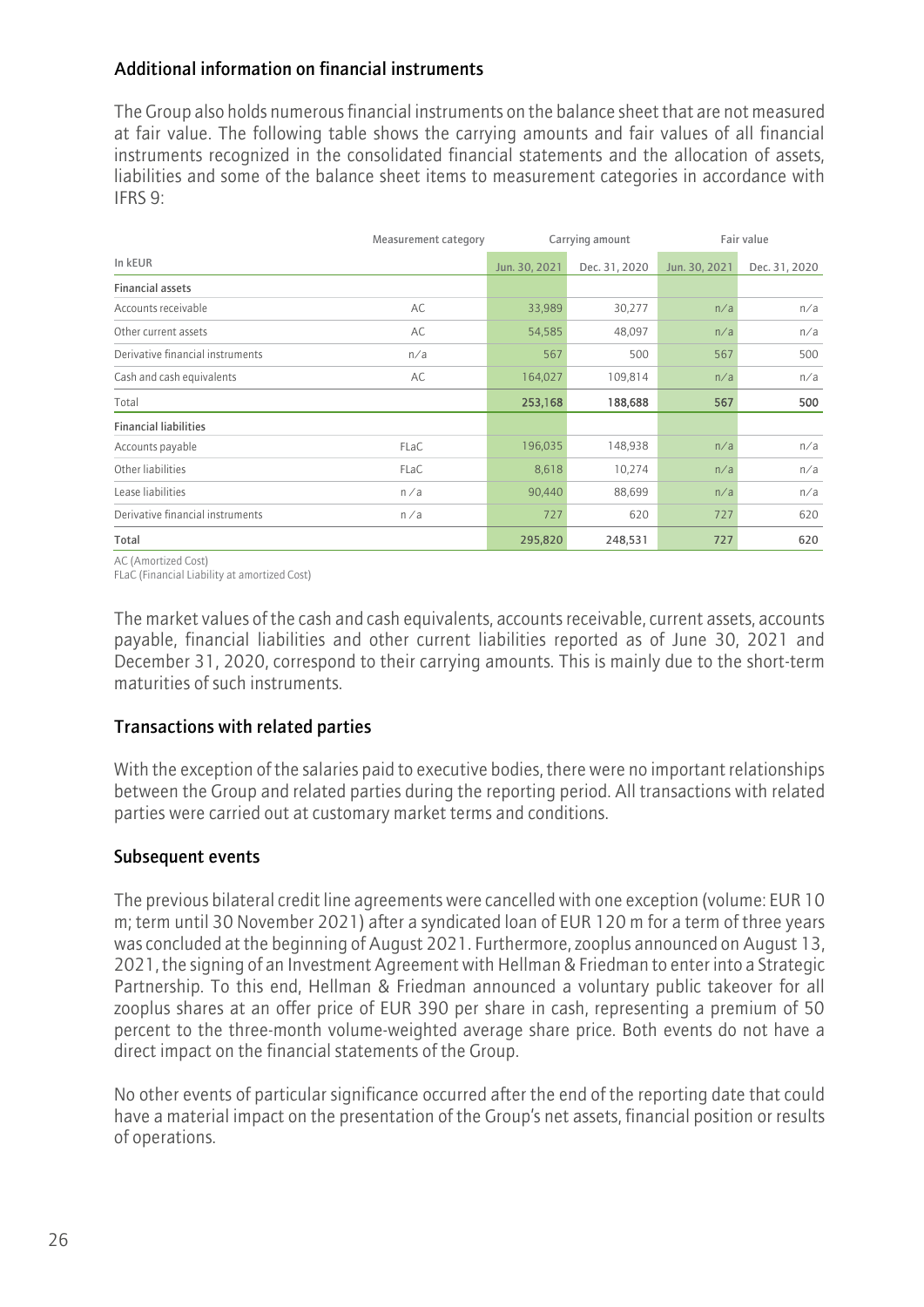#### German Corporate Governance Code

zooplus Aktiengesellschaft has submitted the declaration on the German Corporate Governance Code that is required under Section 161 of the German Stock Corporation Act (Aktiengesetz) and has made this declaration available to its shareholders on its website at http://investors.zooplus.com/en/corporate-governance/corporate-governancestatement.html.

#### Disclosure pursuant to Section 115 (5) WpHG

These interim financial statements and the interim management report have not been reviewed by an auditor.

Munich, August 17, 2021

The Management Board

Il he lle

Dr. Cornelius Patt Andreas Maueröder Dr. Mischa Ritter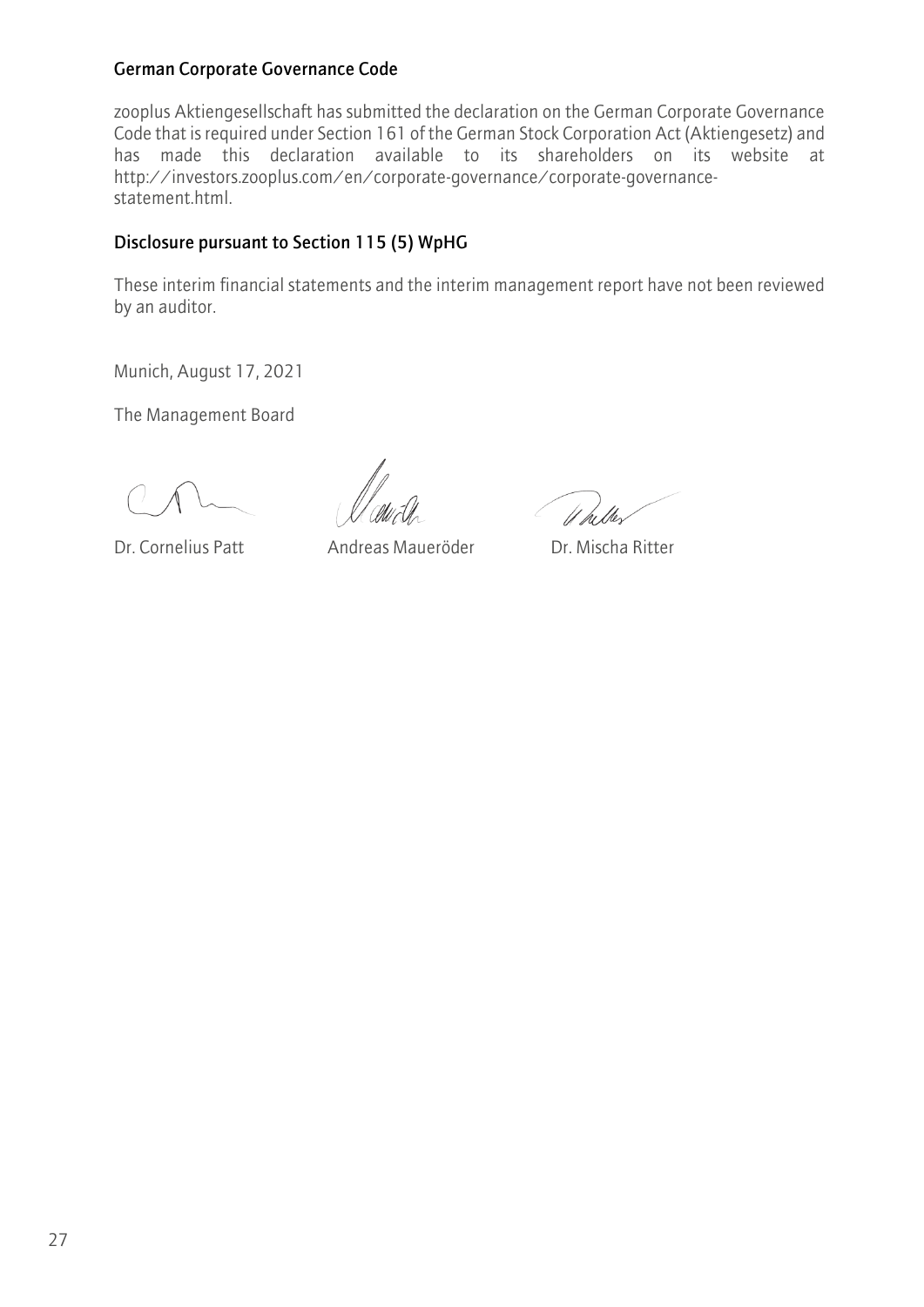# Responsibility Statement of the Management Board

To the best of our knowledge, and in accordance with the applicable accounting standards for interim reporting, the interim consolidated financial statements provide a true and fair view of the Group's net assets, financial position and results of operations, and the group management report presents the Group's business performance, including the financial performance and the financial position, in a manner that gives a true and fair view and describes the principal opportunities and risks of the company's anticipated development during the remainder of the financial year.

Munich, August 17, 2021

The Management Board

// hi

Dr. Cornelius Patt Andreas Maueröder Dr. Mischa Ritter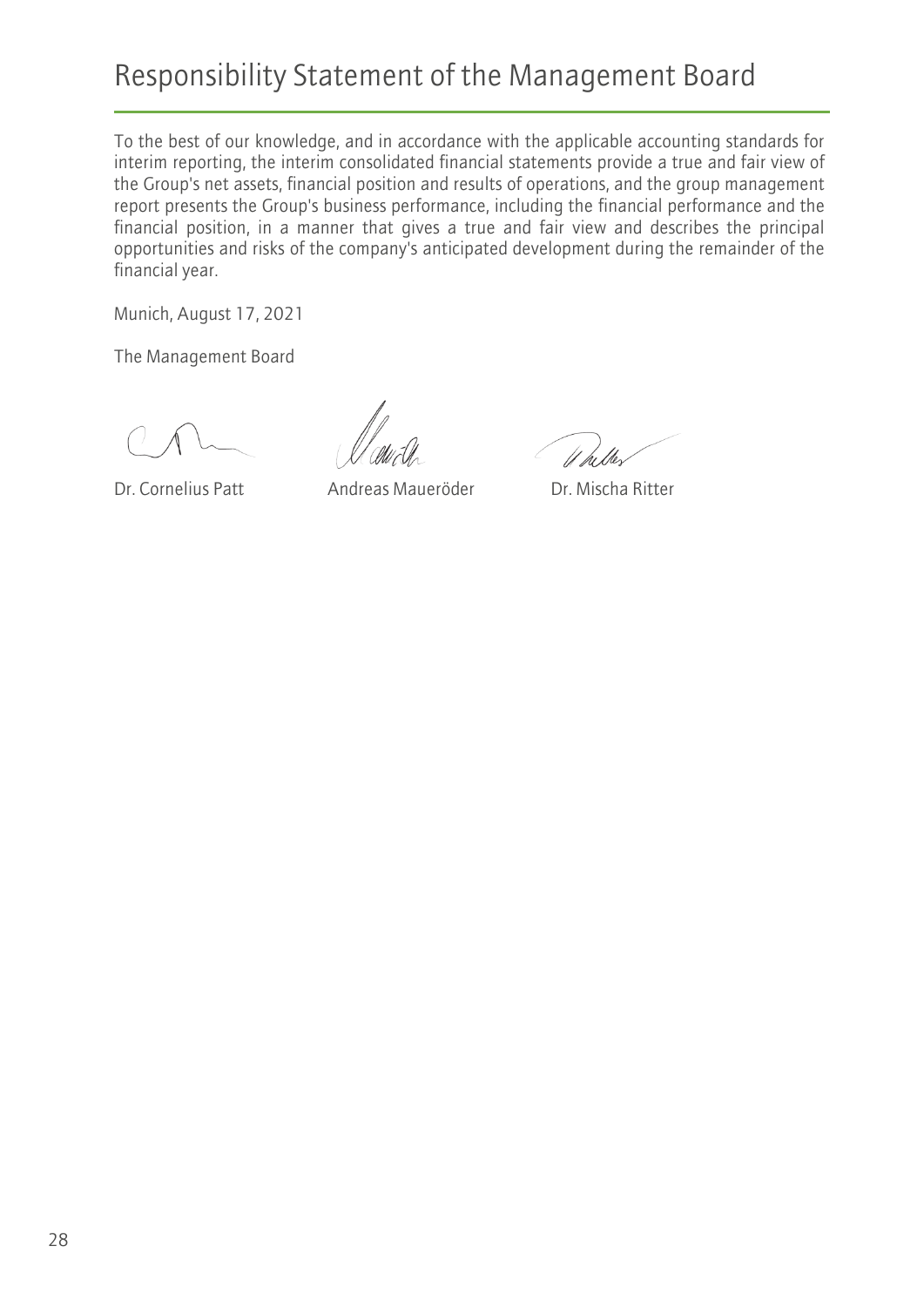# Glossary

- Active customer base: Number of all customers with at least one order within the last 12 months (based on the reporting date).
- Active repeat customer base: Number of all customers with at least two orders within the last 12 months (based on the reporting date).
- Consolidated net profit/loss: Earnings after taxes, which is the balance of all income and expenses in the respective period.
- EBITDA: Operating profitability, measured by earnings before interest, taxes, depreciation and amortization in the respective period.
- EBITDA margin: EBITDA in relation to sales in the respective period.
- EBT: Earnings before taxes in the respective period.
- Existing customers: Customers acquired in the year prior to the reporting year or earlier.
- Free cash flow: Cash flow available to the Group after the investments undertaken in the respective period. This ratio is the sum of cash flow from operating activities and cash flow from investing activities.
- Gross margin: Gross profit (sales less cost of materials) as a percentage of sales in the respective period.
- Logistics center: Location for storing goods, processing customer orders and preparing orders for shipment to the end customer using a service provider (usually a postal or courier service) in the respective country.
- New customers: Customers acquired in the reporting year.
- Own brands: Portfolio of products, especially those focused on the specialty retail segment for pet food and accessories that are commissioned by zooplus and sold by zooplus exclusively through the respective shop brands.
- Pet supplies market: Includes all sales in the pet supplies market, such as sales of pet food and accessories, but also other expenditures for pets in Europe. According to management's most recent estimate as of the end of financial year 2020, the European pet supplies market comprised a net volume of EUR 28 bn to EUR 29 bn.
- Repeat new customers: Number of all new customers with at least two orders within the reporting period.
- Sales: All cumulative revenues generated from ordinary business activities in the respective period.
- Sales Retention Rate: Recurring sales from customers, measured by the sales in the current financial year (currency-adjusted) from customers who were already customers in the prior-year period, in relation to the sales (currency-adjusted) of the prior year, in each case rolling on a 12-month basis as of the reporting date for the period (usually the end of the quarter).
- Sales with repeat new customers: Sales of all follow-up transactions with new customers within the reporting period.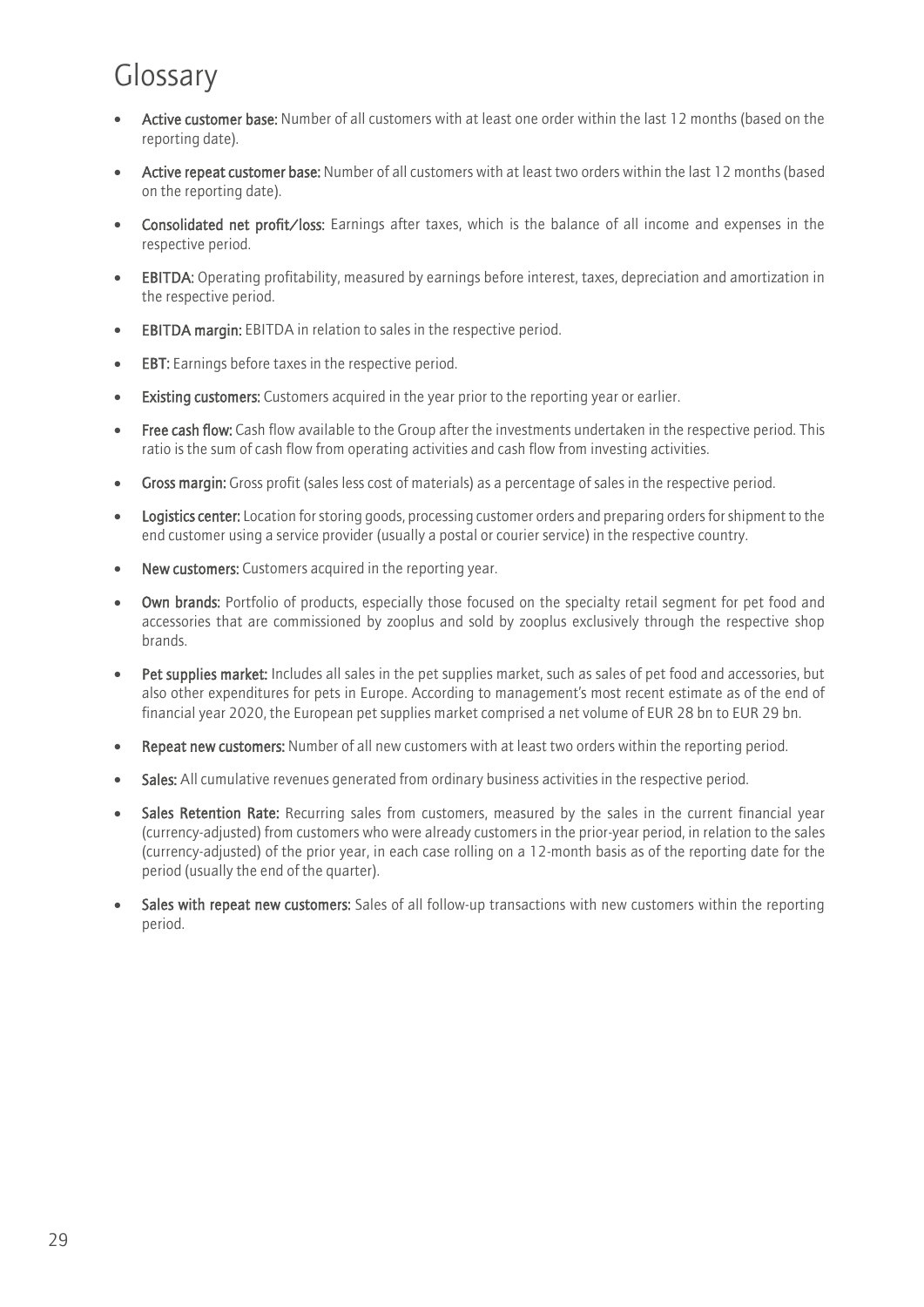# Imprint

Date of publication: August 17, 2021

#### Publisher

zooplus AG Sonnenstraße 15 80331 Munich Germany Tel.: +49 (0) 89 95 006 – 100 Fax: +49 (0) 89 95 006 – 500 Email: [ir@zooplus.com](mailto:ir@zooplus.com) [https://investors.zooplus.com](https://investors.zooplus.com/)

#### Investor Relations

zooplus AG Investor Relations Diana Apostol Sonnenstraße 15 80331 Munich Germany Tel.: +49 (0) 89 95 006 – 100 Fax: +49 (0) 89 95 006 – 503

#### Concept, editing, layout and typesetting

cometis AG Unter den Eichen 7 65195 Wiesbaden Germany Tel.: +49 (0) 611 20 58 55 – 0 Fax: +49 (0) 611 20 58 55 – 66 Email[: info@cometis.de](mailto:info@cometis.de) [www.cometis.de](http://www.cometis.de/)

#### Photos

Cover photo: Adobe Stock (273225554, Masson)

#### Disclaimer

This report contains forward-looking statements. These statements are based on current experience, estimates and projections of the Management Board and currently available information. They are not guarantees of future performance and results, involve certain risks and uncertainties that are difficult to predict, and are based upon assumptions as to future events that may not be accurate. Many factors could cause the actual results, performance or achievements to be materially different from those that may be expressed or implied by such statements. Such factors include those discussed in the Risk Report on page 12. We do not assume any obligation to update the forward-looking statements contained in this report.

zooplus also uses alternative performance measures to explain its net assets, financial position and results of operations that are not defined under IFRS. These indicators should not be considered in isolation but as supplementary information. The alternative performance measures used by zooplus are defined in the "Glossary" section of this semi-annual report.

The semi-annual report is also available in German. In case of discrepancies, the German version prevails. A digital version of this zooplus AG semi-annual report, as well as the annual reports, can be downloaded from the Investor Relations section of www.zooplus.com.